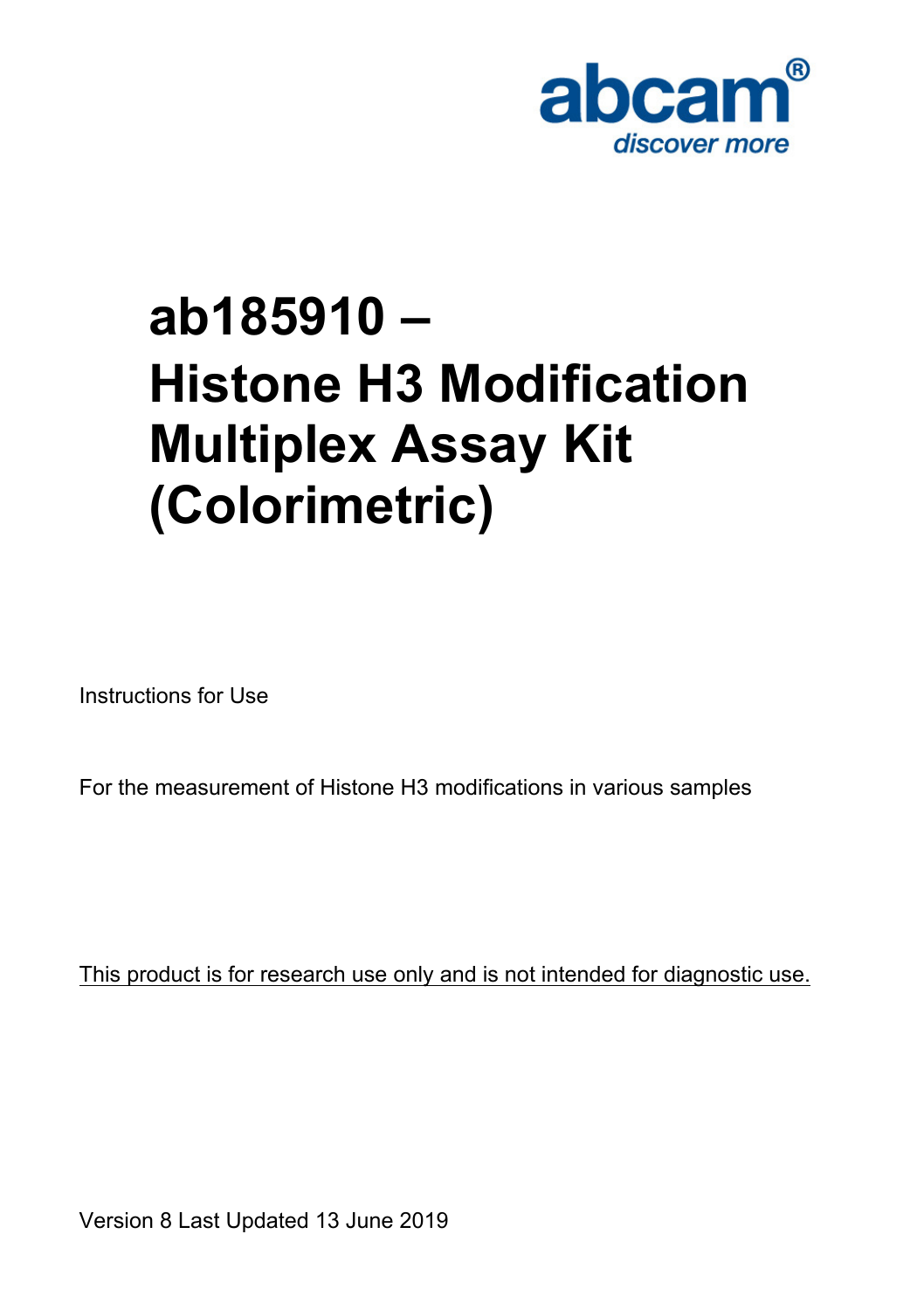# Table of Contents

|    | <b>INTRODUCTION</b>                                             |                |
|----|-----------------------------------------------------------------|----------------|
|    | 1. BACKGROUND                                                   | $\overline{c}$ |
|    | 2. ASSAY SUMMARY                                                | 4              |
|    | <b>GENERAL INFORMATION</b>                                      |                |
| 3. | <b>PRECAUTIONS</b>                                              | 5              |
|    | 4. STORAGE AND STABILITY                                        | 5              |
| 5. | MATERIALS SUPPLIED                                              | 6              |
| 6. | MATERIALS REQUIRED, NOT SUPPLIED                                | 6              |
| 7. | <b>LIMITATIONS</b>                                              | 7              |
|    | 8. TECHNICAL HINTS                                              | 7              |
|    | <b>ASSAY PREPARATION</b>                                        |                |
|    | 9. REAGENT PREPARATION                                          | 8              |
|    | 10. ASSAY CONTROL PROTEIN PREPARATION<br>11. SAMPLE PREPARATION | 8<br>9         |
|    | <b>ASSAY PROCEDURE</b>                                          |                |
|    | 12. ASSAY PROCEDURE                                             | 10             |
|    | <b>DATA ANALYSIS</b>                                            |                |
|    | 13. ANALYSIS                                                    | 15             |
|    | <b>RESOURCES</b>                                                |                |
|    | 14. TROUBLESHOOTING                                             | 17             |
|    | 15. NOTES                                                       | 20             |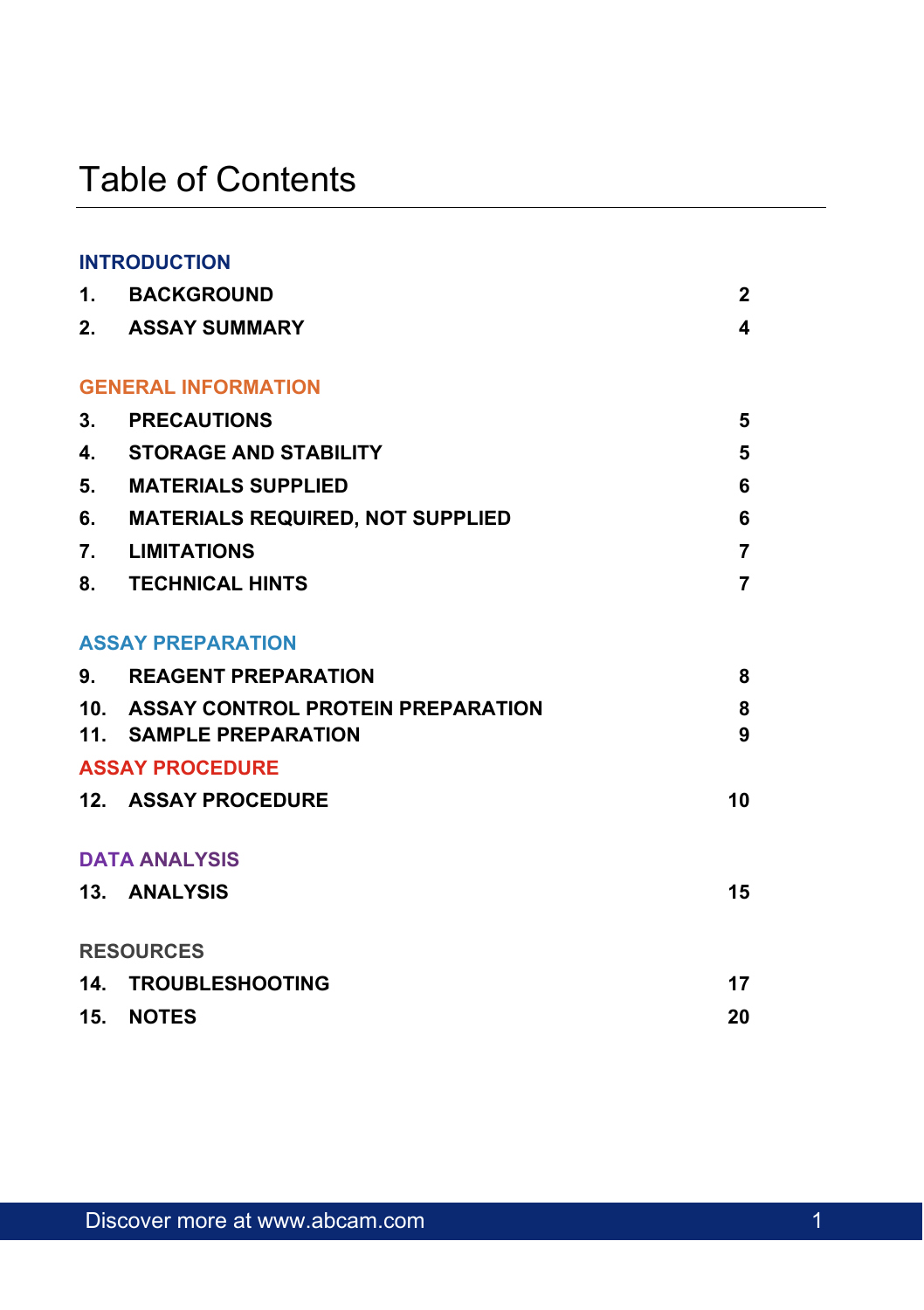### <span id="page-2-0"></span>**1. BACKGROUND**

Histone modifications have been defined as epigenetic modifiers. Posttranslational modifications of histones include the acetylation of specific lysine residues by histone acetyltransferases (HATs), deacetylation by histone deacetylase (HDACs), the methylation of lysine and arginine residues by histone methytransferases (HMTs), the demethylation of lysine residues by histone demethylases (HDMTs), and the phosphorylation of specific serine groups by histone kinases (HKs). Additional histone modifications include the attachment of ubiquitin (Ub), small ubiquitin-like modifiers (SUMOs), and poly ADP-ribose (PAR) units. Next to DNA methylation, histone acetylation and histone methylation are the most well characterized epigenetic marks. Generally, tri-methylation at H3-K4, H3- K36, or H3-K79 results in an open chromatin configuration and is therefore characteristic of euchromatin. Euchromatin is also characterized by a high level of histone acetylation, which is mediated by histone acetyltransferases. Lysine residues can be mono-, di-, or tri-methylated, each of which can differentially regulate chromatin structure and transcription. Along with other histone modifications such as phosphorylation, this enormous variation leads to a multiplicity of possible combinations of different modifications. This may constitute a "histone code", which can be read and interpreted by different cellular factors.

Abnormal histone modification patterns have been associated with many different diseases such as cancer, autoimmune disorders, and inflammatory and neurological diseases. Therefore, detection of Histone H3 modifications would provide useful information for a better understanding of epigenetic regulation of gene activation and silencing, histone modification - associated pathological disease process, as well as for developing histone modification - targeted drugs.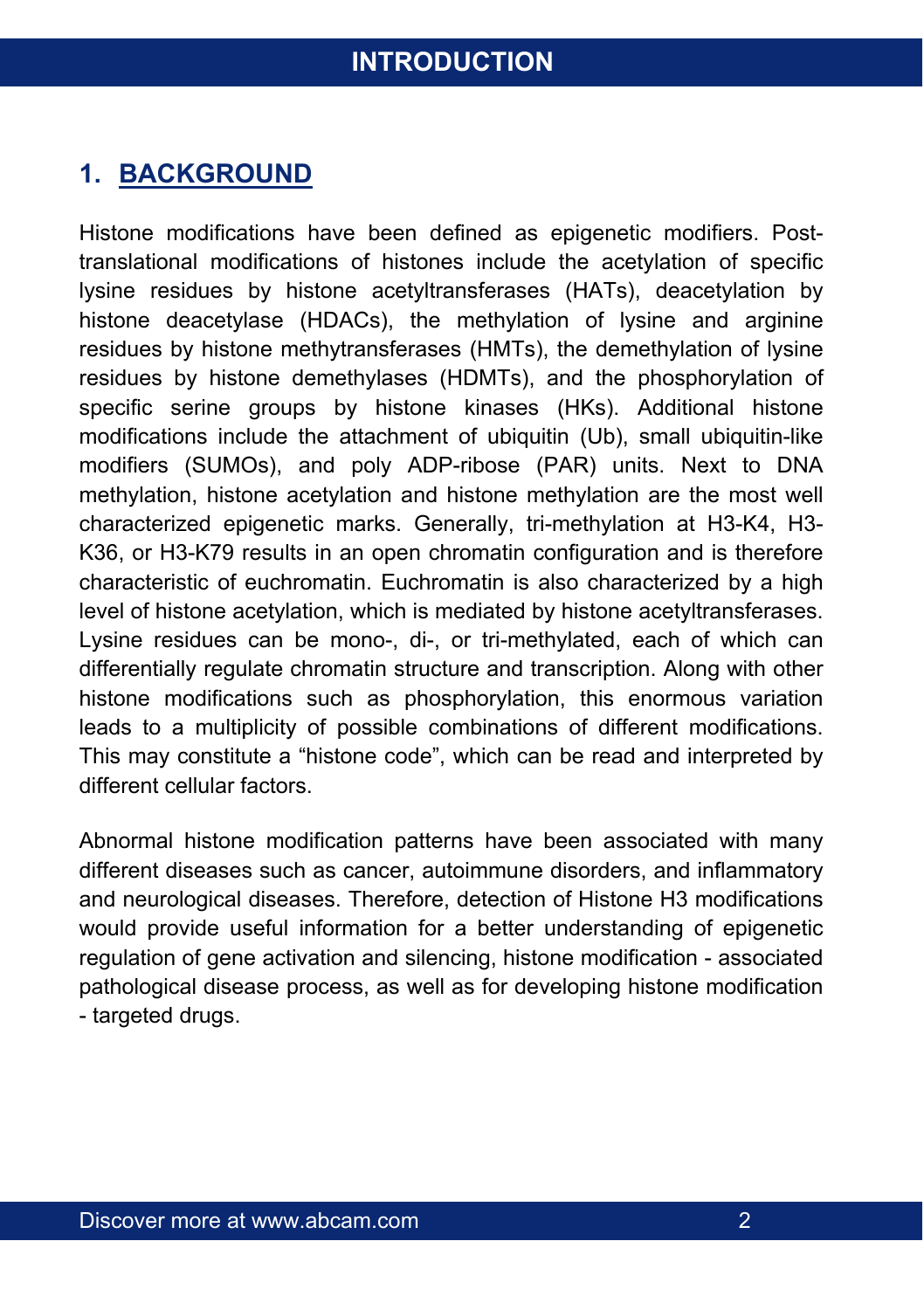This kit has the following advantages.

 Simultaneously measure 21 different Histone H3 modifications, which include all of the most important and the most well characterized patterns.

| H3K4me1 | H3K4me2                                                         | H3K4me3   | H3K9me1              | H3K9me2 | H3K9me3 |
|---------|-----------------------------------------------------------------|-----------|----------------------|---------|---------|
|         |                                                                 |           |                      |         |         |
|         | H3K27me1   H3K27me2   H3K27me3   H3K36me1   H3K36me2   H3K36me3 |           |                      |         |         |
|         |                                                                 |           |                      |         |         |
|         | H3K79me1   H3K79me2   H3K79me3                                  |           | H3K9ac               | H3K14ac | H3K18ac |
|         |                                                                 |           |                      |         |         |
| H3K56ac | H3ser10ph                                                       | H3ser28ph | Total H <sub>3</sub> |         |         |

- Colorimetric assay with easy-to-follow steps for convenience and speed. The entire procedure can be finished within 2.5 hours.
- Innovative kit composition enables background signals to be extremely low and allows the assay to be simple, accurate, reliable, and consistent.
- Total histone H3 sets are included, which can be used for normalizing total histone H3 levels for relative comparison of histone H3 content between different samples or different treatment conditions.
- $\bullet$  High sensitivity with a detection limit as low as 0.5 ng/well for each modification pattern and detection range from 20 ng to 500 ng/well of histone extracts.
- An assay control is conveniently included for quantification of each Histone H3 modification.
- Strip microplate format makes the assay flexible: manual or high throughput analysis (96 assays).
- Two extra 8-well strips that are coated with anti-histone 3 antibody are included in the kit which can be used, if necessary, for sample amount pre-optimization to determine the input amount (ex: 50, 100, 200 ng/well) needed to fall within the detection limits of the assay. Extra strips may also be used as assay controls and total histone level controls if selective detection of some Histone H3 modifications from the total 21 modification pattern is desired.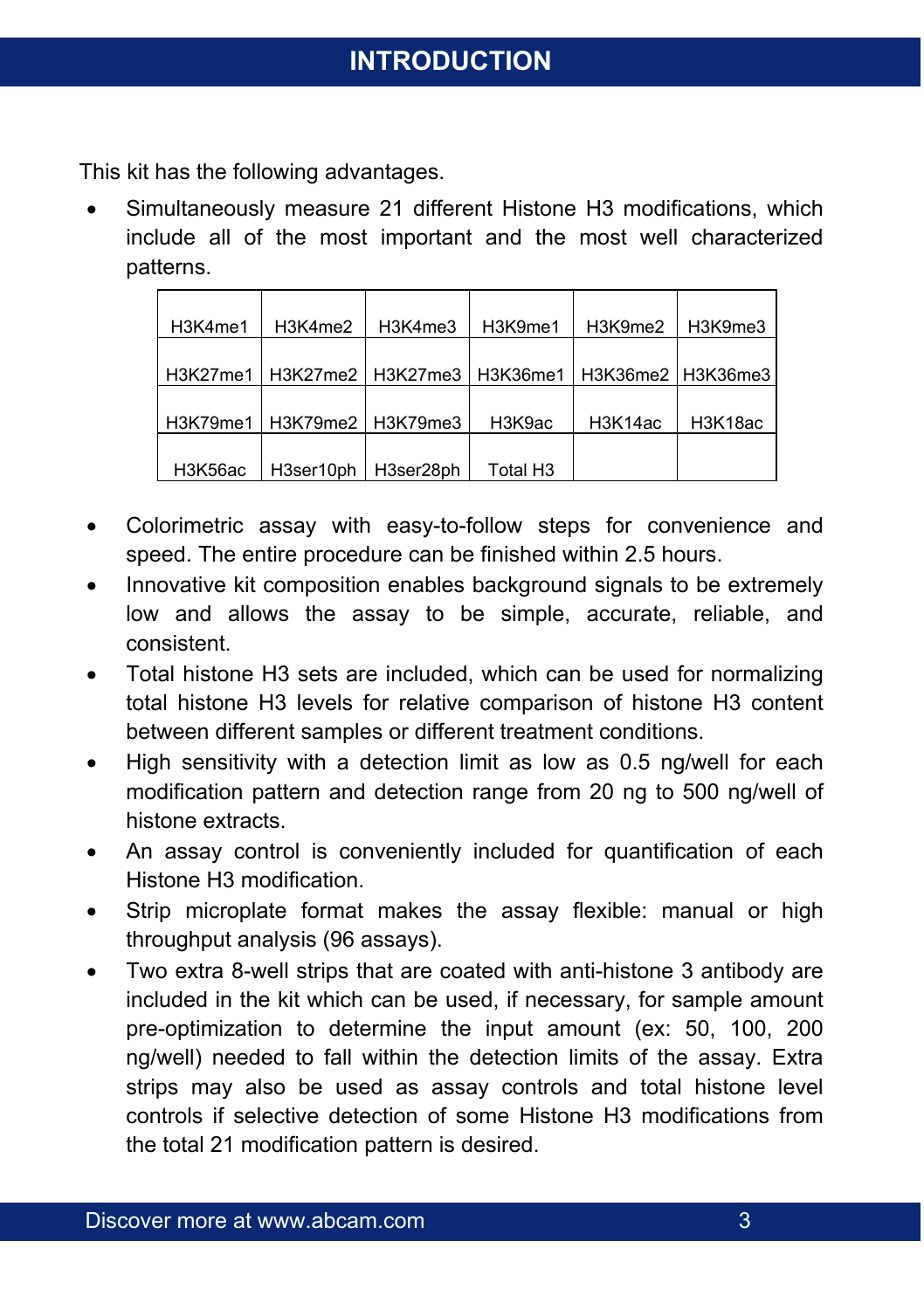The Histone H3 Modification Multiplex Assay Kit (Colorimetric) is suitable for measuring up to 21 Histone H3 modifications simultaneously from a broad range of species such as human, mouse, rat, and other species including most plants, fungi, and bacteria based on high sequence homology of Histone H3, in a variety of forms including, but not limited to cultured cells, fresh and frozen tissues. Histone extracts can be prepared by using your own successful method. The prepared histone extracts should not contain detergents. Each kit can be used for two different samples or a pair of samples: control and treated, normal and diseased, and other paired comparisons.

In this assay, each Histone H3 modified at specific sites will be captured by an antibody that is coated on the strip wells and specifically targets the appropriate histone modification pattern. The captured histone modified at specific sites will be detected with a detection antibody, followed by a color development reagent. The ratio of modified histone is proportional to the intensity of absorbance measured by a microplate reader at a wavelength of 450 nm.

### <span id="page-4-0"></span>**2. ASSAY SUMMARY**

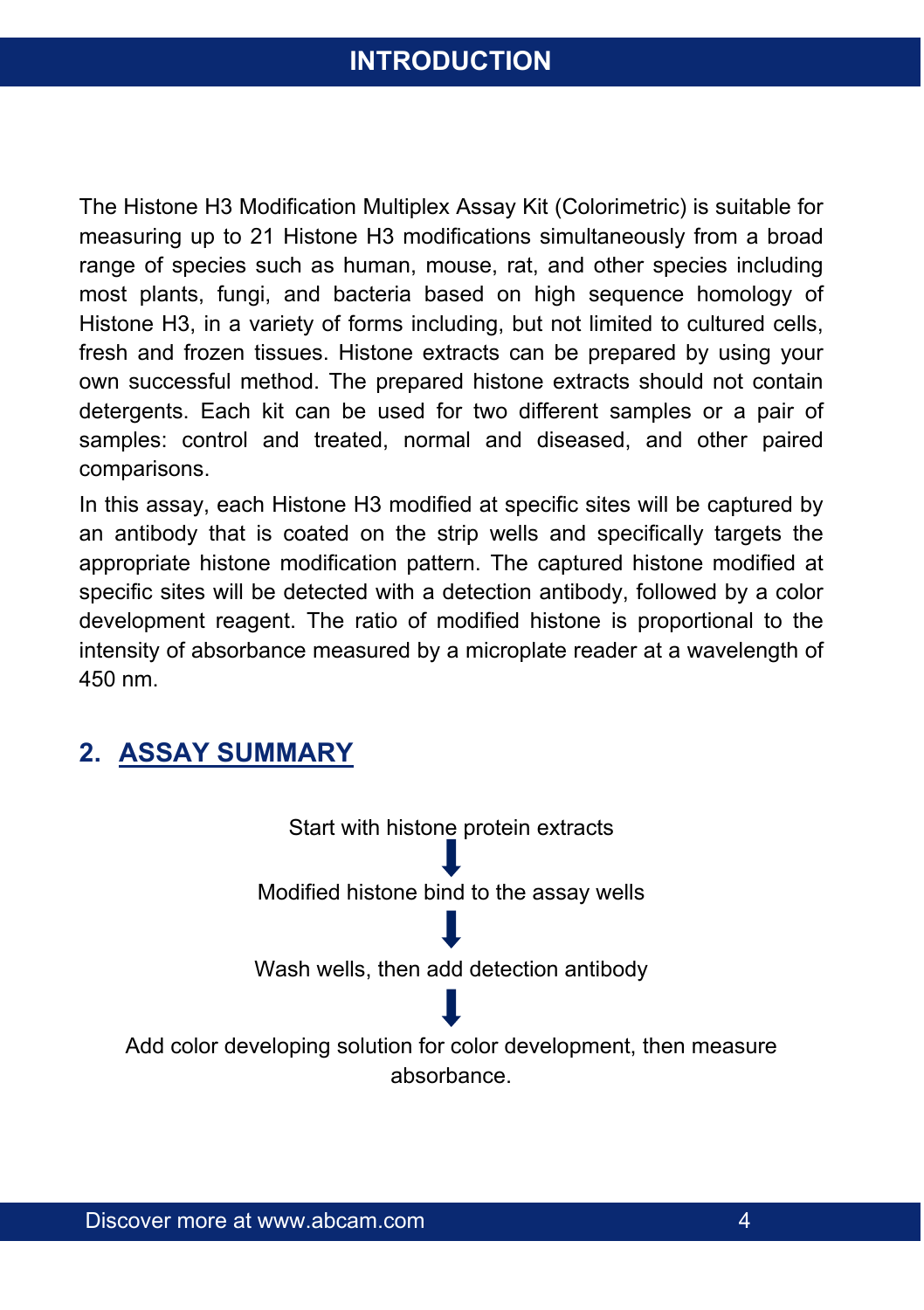# <span id="page-5-0"></span>**3. PRECAUTIONS**

#### **Please read these instructions carefully prior to beginning the assay.**

All kit components have been formulated and quality control tested to function successfully as a kit. Modifications to the kit components or procedures may result in loss of performance.

#### <span id="page-5-1"></span>**4. STORAGE AND STABILITY**

#### **Store kit as given in the table upon receipt.**

Observe the storage conditions for individual prepared components in sections 9 & 10.

Check if Wash Buffer contain salt precipitates before use. If so, briefly warm at room temperature or 37°C and shake the buffer until the salts are redissolved.

For maximum recovery of the products, centrifuge the original vial prior to opening the cap.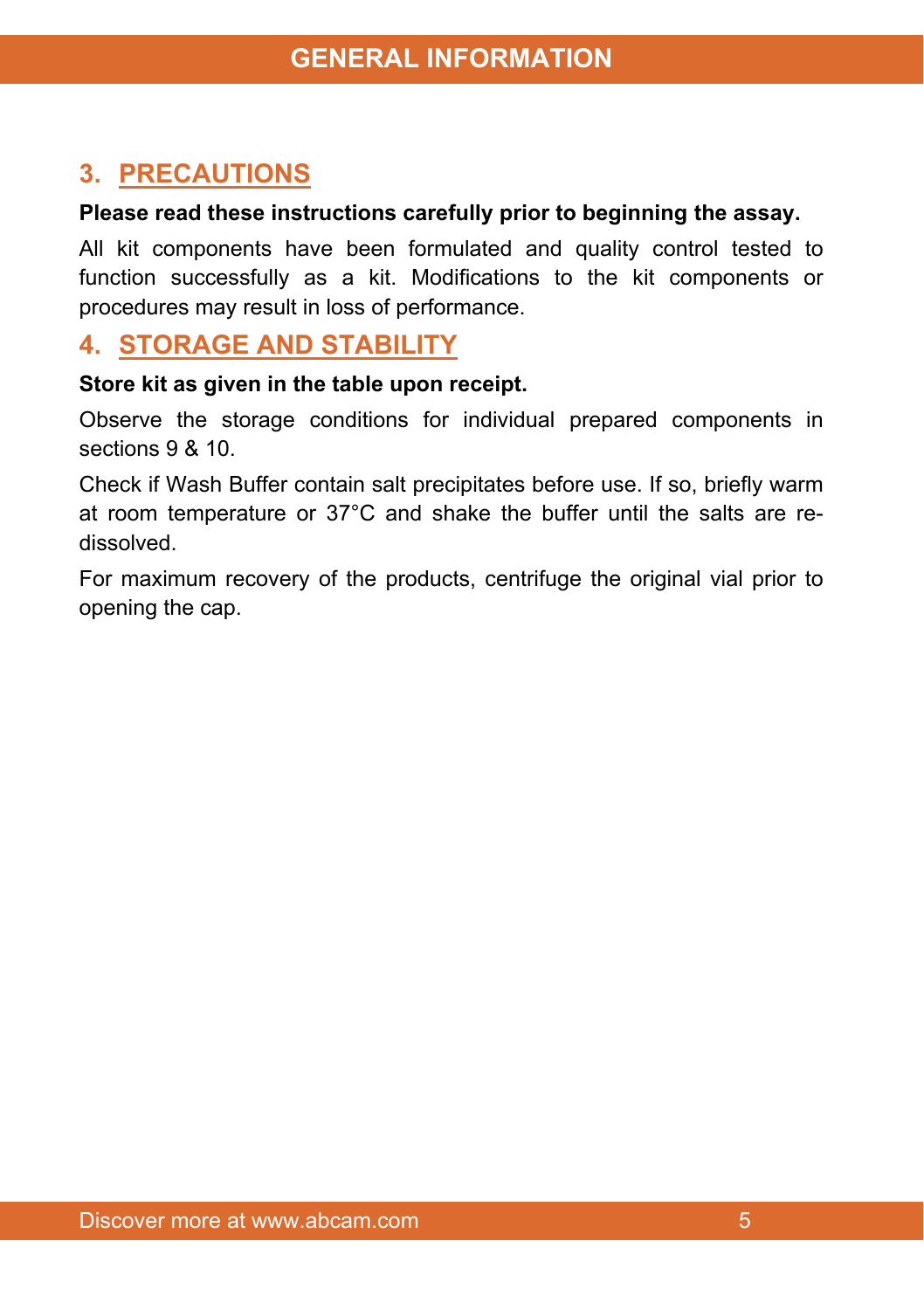# <span id="page-6-1"></span><span id="page-6-0"></span>**5. MATERIALS SUPPLIED**

| <b>Item</b>                      | 96 Tests        | <b>Storage</b><br><b>Condition</b><br>(Before<br><b>Preparation)</b> |
|----------------------------------|-----------------|----------------------------------------------------------------------|
| 10X Wash Buffer                  | 28 mL           | $4^{\circ}$ C                                                        |
| <b>Antibody Buffer</b>           | 8 mL            | $4^{\circ}$ C                                                        |
| Detection Antibody               | $12 \mu L$      | $-20^{\circ}$ C                                                      |
| <b>Developer Solution</b>        | $12 \text{ ml}$ | $4^{\circ}$ C                                                        |
| <b>Stop Solution</b>             | $12 \text{ mL}$ | <b>RT</b>                                                            |
| <b>Assay Control Protein</b>     | $20 \mu L$      | $-20^{\circ}$ C                                                      |
| 96-Well Strip Plate (With Frame) | 1               | $4^{\circ}$ C                                                        |
| <b>Extra 8-Well Strips</b>       | $\overline{2}$  | $4^{\circ}$ C                                                        |
| Adhesive Covering Film           | 1               | <b>RT</b>                                                            |

# **6. MATERIALS REQUIRED, NOT SUPPLIED**

These materials are not included in the kit, but will be required to successfully utilize this assay:

- Adjustable pipette or multiple-channel pipette
- Multiple-channel pipette reservoirs
- Aerosol resistant pipette tips
- Microplate reader capable of reading absorbance at 450 nm
- 1.5 mL microcentrifuge tubes
- Incubator for 37°C incubation
- Distilled water
- Histone extracts or purified histone proteins
- <span id="page-6-2"></span>Parafilm M or aluminum foil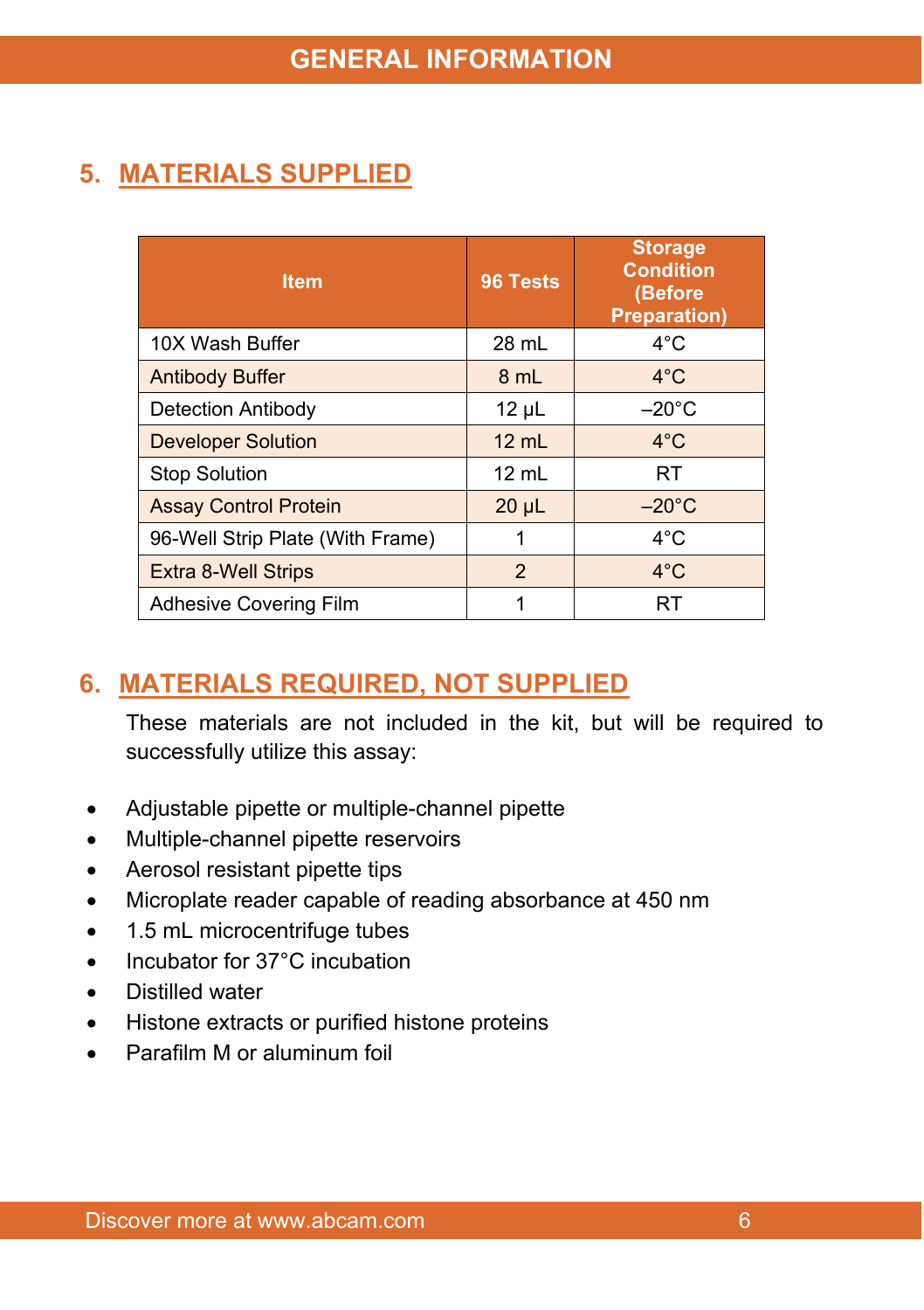# **7. LIMITATIONS**

- Assay kit intended for research use only. Not for use in diagnostic procedures
- Do not use kit or components if it has exceeded the expiration date on the kit labels
- Do not mix or substitute reagents or materials from other kit lots or vendors. Kits are QC tested as a set of components and performance cannot be guaranteed if utilized separately or substituted
- Any variation in operator, pipetting technique, washing technique, incubation time or temperature, and kit age can cause variation in binding.

### <span id="page-7-0"></span>**8. TECHNICAL HINTS**

- Avoid foaming or bubbles when mixing or reconstituting components.
- Avoid cross contamination of samples or reagents by changing tips between sample, standard and reagent additions.
- Ensure plates are properly sealed or covered during incubation steps.
- Complete removal of all solutions and buffers during wash steps.
- **This kit is sold based on number of tests. A 'test' simply refers to a single assay well. The number of wells that contain sample, control or standard will vary by product. Review the protocol completely to confirm this kit meets your requirements. Please contact our Technical Support staff with any questions.**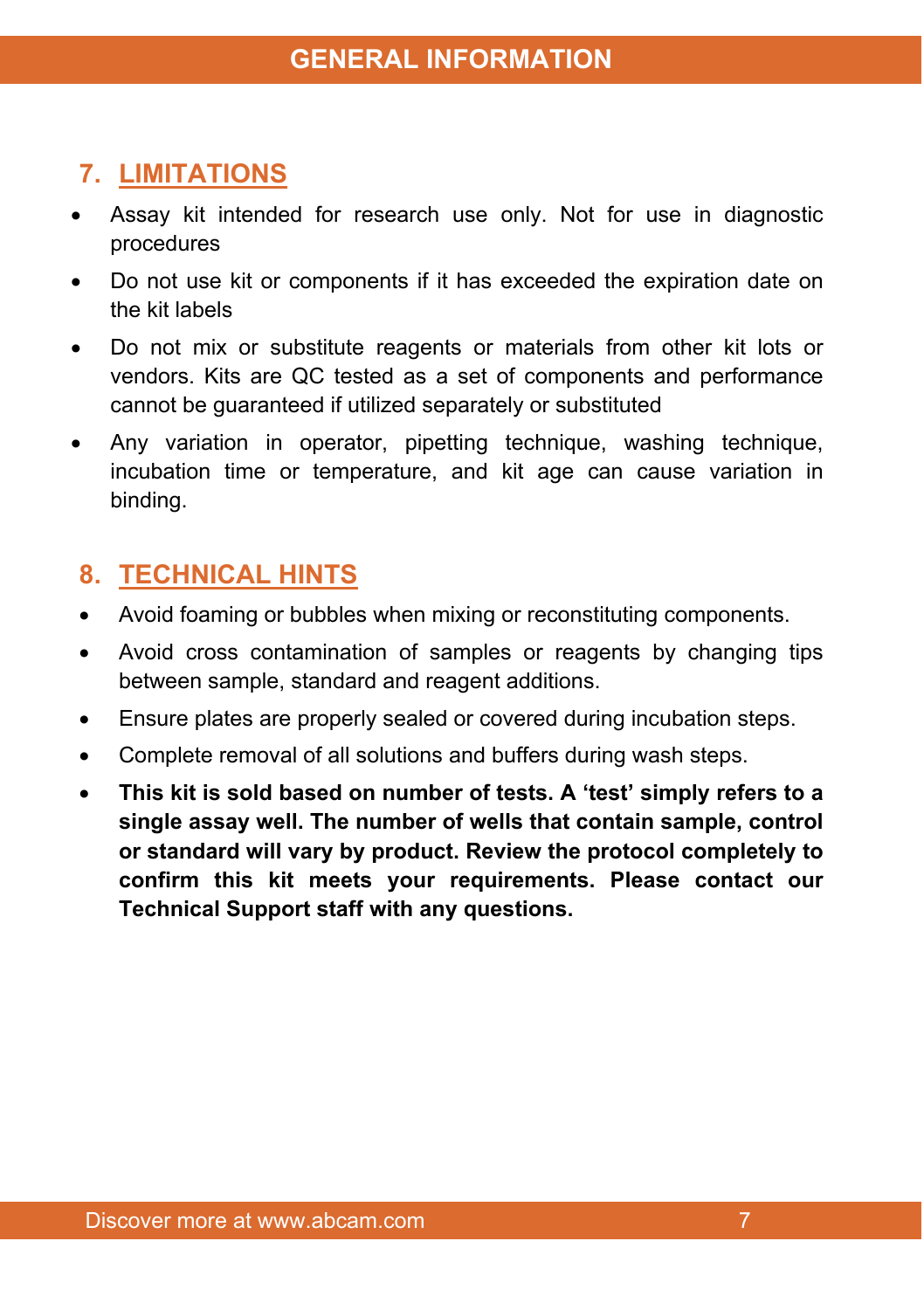### <span id="page-8-0"></span>**9. REAGENT PREPARATION**

#### 9.1 **1X Wash Buffer**

96 Tests: Add 26 mL of 10X Wash Buffer to 234 mL of distilled water and adjust pH to 7.2-7.5. 1X Wash Buffer can be stored at 4°C for up to six months.

#### 9.2 **Detection Antibody**

Dilute Detection Antibody with Diluted 1X Wash Buffer at a ratio of 1:1000 (i.e., add 1 µL of Detection Antibody to 1000 µL of Diluted 1X Wash Buffer). About 50 µL of Diluted Detection Antibody will be required for each assay well.

# **10.ASSAY CONTROL PROTEIN PREPARATION**

Suggested preparation of Assay Control: Prepare 2 concentrations as given in the table below: Assay Control Protein supplied at 100 ng/ μL. The high concentration (25 ng/μL) of the Assay Control Protein can be used for a simple amount quantification of Histone H3 modification and total H3. The low concentration (5 ng/uL) along with high concentration is used to generate proportional concentration - signal intensity for determining if the assay control works properly.

| <b>Tube</b> | <b>Assay</b><br>Control<br>ωl | Antibody<br><b>Buffer</b><br>(uL | <b>Final Conc</b><br>(ng/µL) |
|-------------|-------------------------------|----------------------------------|------------------------------|
|             |                               | 19                               |                              |
|             |                               |                                  | 25                           |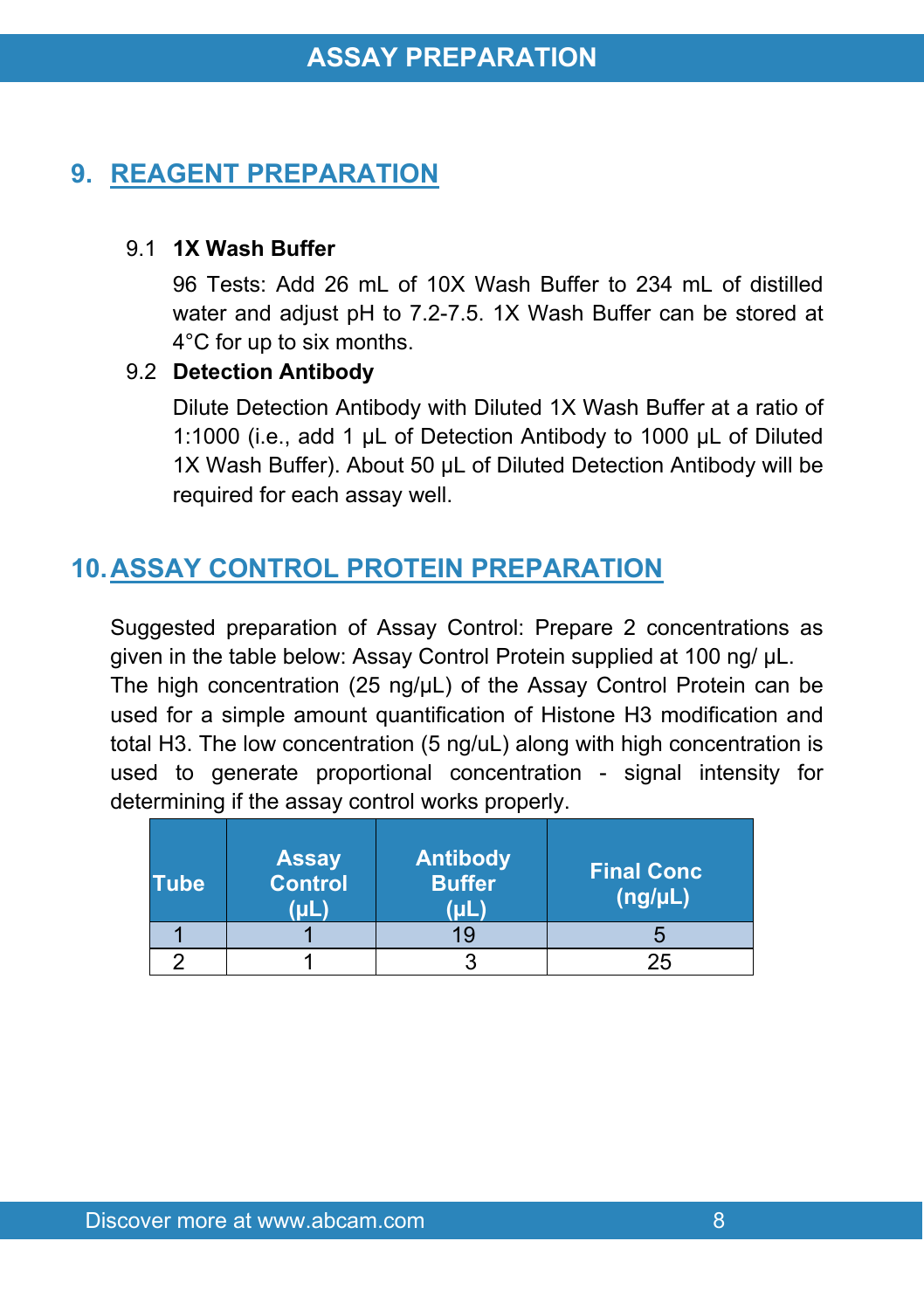### **11.SAMPLE PREPARATION**

**Input Amount:** The amount of histone extracts for each assay can be 20 ng to 500 ng with an optimal range of 50 ng to 100 ng depending on the purity of histone extracts. The amount of purified histone H3 proteins for each assay can be 1 ng to 25 ng with an optimal range of 4 ng to 5 ng.

**Histone Extraction:** You can use your method of choice for preparing Histone extracts. The prepared histone extracts should not contain detergents such as SDS, Tween, Triton X-100, or NP-40.

Histone extracts should be stored in aliquots at –80°C until use.

**Use of Extra Strips:** If necessary, the extra strips included in the kit can be used for input amount pre-optimization or used as controls if only a few histone H3 modifications are selected for detection. The strips can be set up as indicated in Table 3 and Table 4 under the "Extra Strip Well Setup" section and carried out by using the same assay protocol described below.

#### <span id="page-9-0"></span>**12.ASSAY PROCEDURE**

For the best results please read the entire protocol before starting your experiment.

Internal Control: An Assay Control Protein is provided in this kit for the quantification of Histone H3 modification and total H3. Because Histone H3 modification can vary from tissue to tissue, and from normal and diseased states, it is advised to run replicate samples to ensure that the signal generated is validated.

#### 12.1 **Enzymatic Reaction**

- 12.1.1 Predetermine the number of strip wells required for your experiment. Carefully remove un-needed strip wells from the plate frame and place them back in the bag (seal the bag tightly and store at 4°C).
- 12.1.2 Blank Wells: Add 49 µL of Antibody Buffer to each blank well.
- 12.1.3 Control Wells: Add 49 µL of Antibody Buffer and 1µL of Diluted Assay Control Protein to each standard well using 2 wells for each concentration point (5 and 25 ng/well).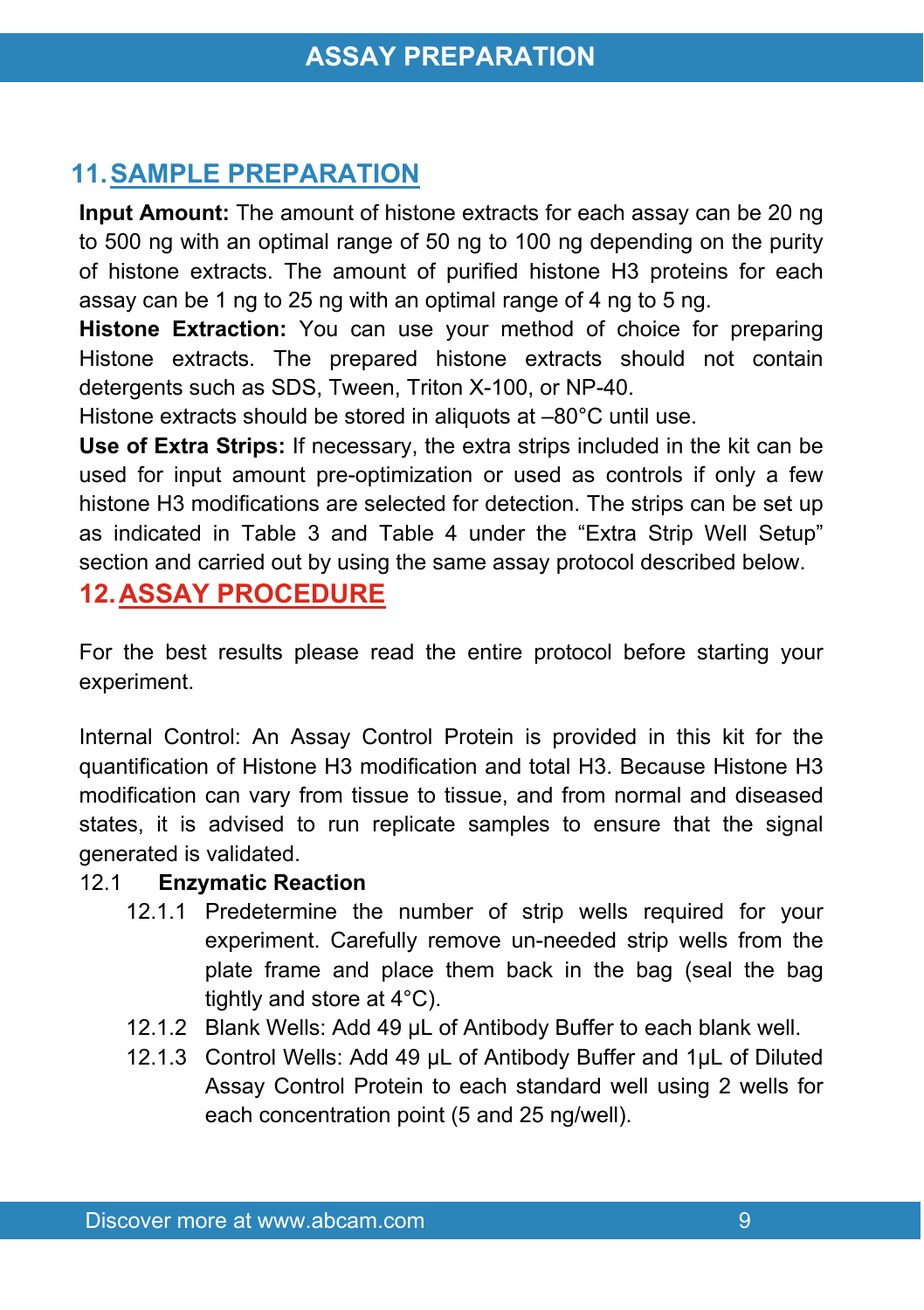- 12.1.4 Sample Wells: Add 46-49 µL of Antibody Buffer and 1 to 4 µL of your histone extracts. Total volume should be 50 µL per well.
- 12.1.5 Tightly cover strip plate with Adhesive Covering Film to avoid evaporation and incubate at 37°C for 60 to 120 min.
- 12.1.6 Remove the Reaction Solution from each well.
- 12.1.7 Wash each well three times with 150 µL of the Diluted 1X Wash Buffer each time.

#### 12.2 **Antibody Binding and Signal Enhancing**

- 12.2.1 Add 50 µL of the Diluted Detection Antibody to each well, then cover with Parafilm M or aluminum foil and incubate at room temperature for 60 min.
- 12.2.2 Remove the Diluted Detection Antibody solution from each well.
- 12.2.3 Wash each well three times with 150 µL of the Diluted 1X Wash Buffer each time.

#### 12.3 **Signal Detection**

- 12.3.1 Add 100 µL of Developer Solution to each well and incubate at room temperature for 1 to 10 minutes away from light. Begin monitoring color changes in the sample wells and control wells. The Developer Solution will turn blue in the presence of sufficient demethylated products.
	- *Note: Average color development time is 2-5 minutes. Use control wells and blank wells as a reference for color development.*
- 12.3.2 Add 100 µL of Stop Solution to each well to stop enzyme reaction when the color in the positive control wells turns medium blue. The color will change to yellow after adding Stop Solution and the absorbance should be read on a microplate reader within 2 to 10 min at 450 nm with an optional reference wavelength of 655 nm.
	- *Note: (1) Most microplate readers have capability to carry out dual wavelength analysis and will automatically subtract reference wavelength absorbance from the test wavelength absorbance. If your plate reader does not have this capability, the plate can*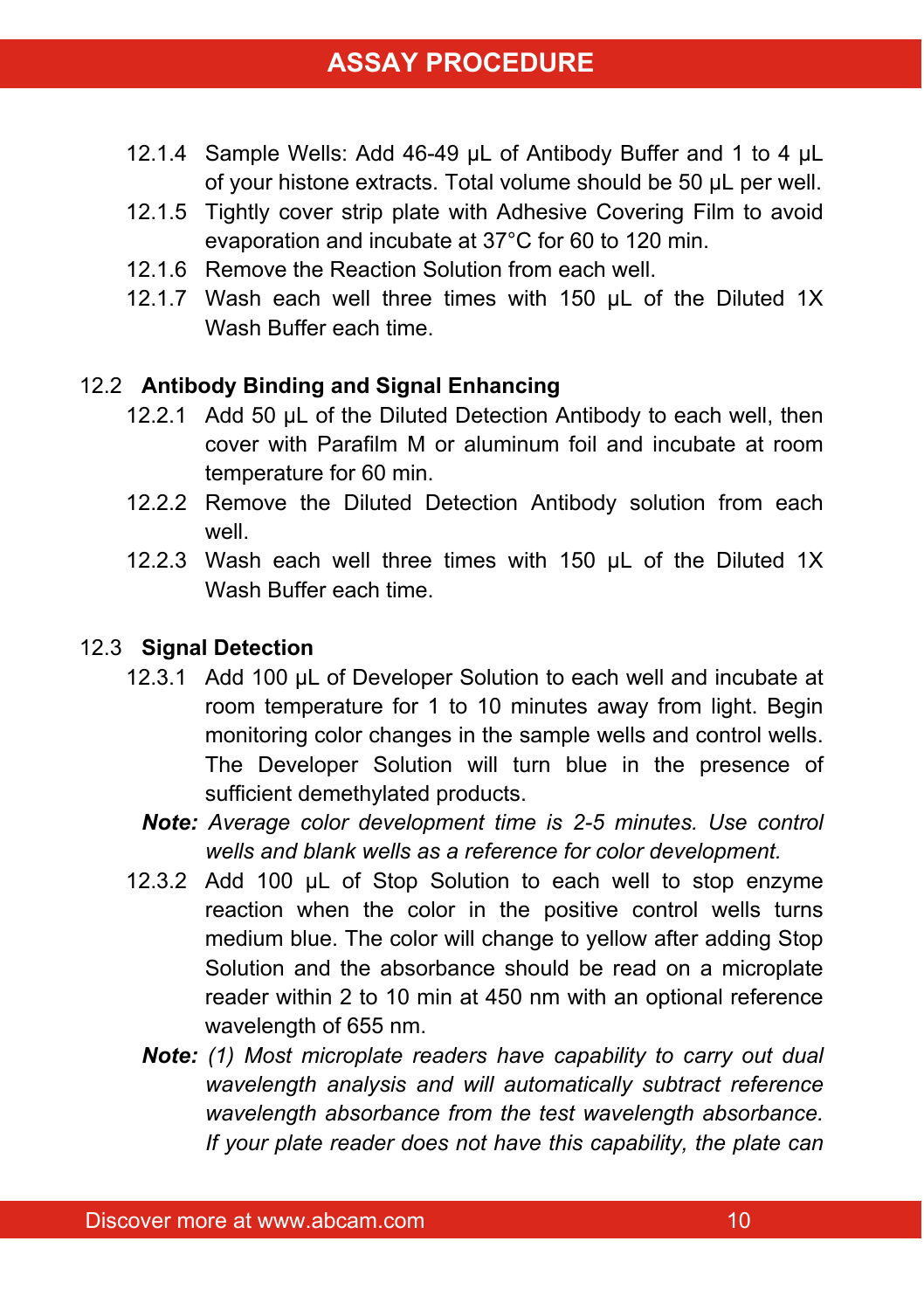### **ASSAY PROCEDURE**

*be read twice - once at 450 nm and once at 655 nm. Then manually subtract the 655 nm ODs from 450 nm ODs; (2) If the stripwell microplate frame does not fit in the microplate reader, transfer the solution to a standard 96-well microplate.*

The next Page shows Table 1 shows an antibody for each H3 modification is coated onto the indicated wells accordingly.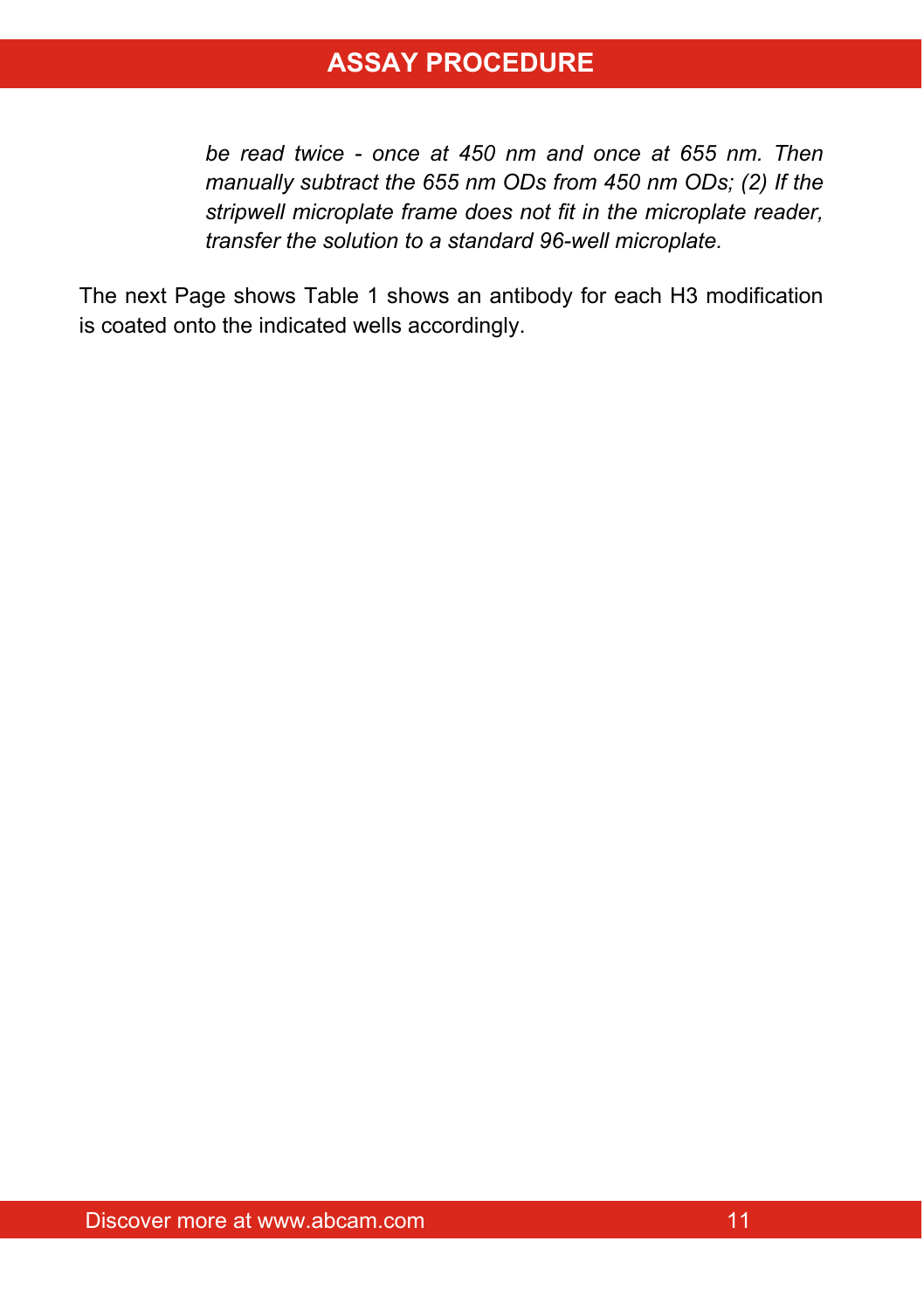#### **12**  $T<sup>3</sup>$ ser10P  $\tilde{E}$ ser10P  $T<sup>3</sup>$ ser10P  $\tilde{r}$ ser10P  $\frac{3}{2}$ ser28P  $\frac{3}{2}$ ser28P  $T<sup>3</sup>$ ser28P  $\frac{1}{2}$ ser28P **11**  $\tilde{H}$ K18ac  $\frac{1}{2}$ K18ac  $\frac{3}{2}$ K18ac  $\tilde{H}$ K18ac H3 K56ac H3 K56ac  $\tilde{H}$ K56ac ዝ<br>አ K56ac **10** H3 K9ac H3 K9ac H3 K9ac H3 K9ac  $\tilde{H}$ K14ac  $\tilde{H}$ K14ac  $\tilde{H}$ K14ac  $\tilde{H}$ K14ac **9** $\tilde{E}$ K79me2  $\tilde{H}$ K79me2  $\tilde{H}$ K79me2  $\tilde{H}$ K79me2  $\tilde{H}$ K79me3  $\tilde{H}$ K79me3  $\tilde{H}$ K79me3  $\frac{1}{2}$ K79me3 **8** $\tilde{H}$ K36me3  $\tilde{H}$ K36me3  $\tilde{H}$ K36me3 H3 K36me3  $\tilde{H}$ K79me1  $\tilde{H}$ K79me1  $\tilde{H}$ K79me1 .<br>ደ K79me1 **7** $T<sup>2</sup>$ K36me1  $\frac{3}{2}$ K36me1 H3 K36me1 H3 K36me1 H3 K36me2 H3 K36me2 H3 K36me2 ዝ<br>ተ K36me2 **6** $T<sup>3</sup>$ K27me2  $\tilde{H}$ K27me2  $T<sub>2</sub>$ K27me2 H3 K27me2  $\tilde{H}$ K27me3  $\tilde{H}$ K27me3  $T<sup>3</sup>$ K27me3  $\frac{3}{2}$ K27me3 **5**H3 K9me3  $\tilde{H}$ K9me3 H3 K9me3  $\tilde{H}$ K9me3  $\tilde{H}$ K27me1  $\tilde{H}$ K27me1  $\tilde{H}$ K27me1 H3 K27me1 **4** $\tilde{H}$ K9me1  $\tilde{H}$ K9me1 H3 K9me1  $\tilde{H}$ K9me1 H3 K9me2  $\tilde{H}$ K9me2  $\tilde{H}$ K9me2 H3 K9me2 **3**H3 K4me2  $\tilde{H}$ K4me2 H3 K4me2  $\tilde{H}$ K4me2 H3 K4me3  $\tilde{H}$ K4me3  $\tilde{H}$ K4me3 H3 K4me3  $\alpha$ **Blank** Blank **Blank Blank** H3 K4me1 H3 K4me1 H3 K4me1 H3 K4me1 **1**Assay Control 5 ng Assay **Control** 5 ng Assay Control 25 ng Assay Control 25 ng Total  $\tilde{H}$ Total H3 Total  $\tilde{H}$ Total H3 **A BCDEFGH**

# **ASSAY PROCEDURE**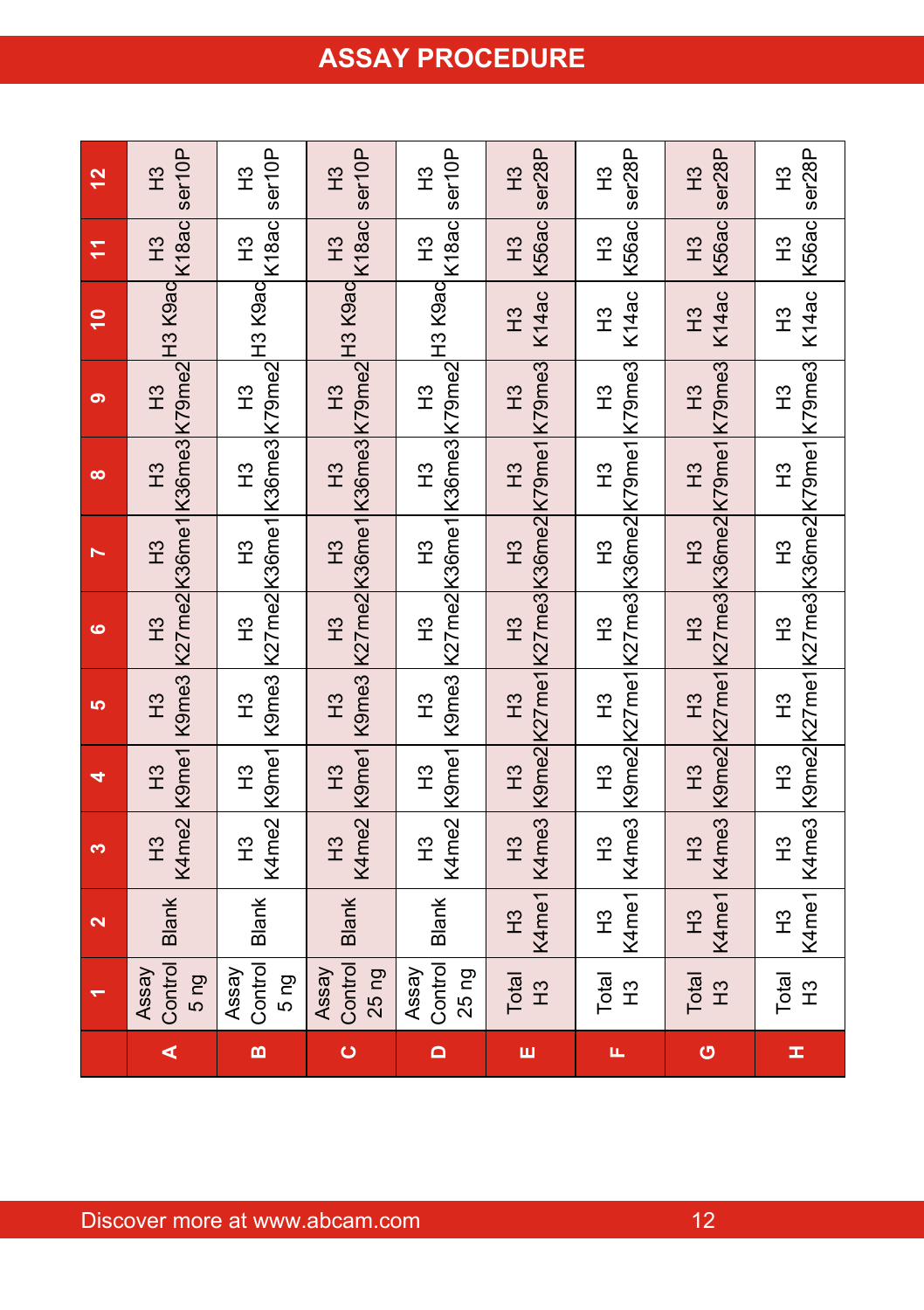Key to Table 1

| Antibody              | <b>Location</b> | Antibody | <b>Location</b>  |
|-----------------------|-----------------|----------|------------------|
| Assay<br>Control 5 ng | A1, B1          | H3K36me1 | A7, B7, C7, D7   |
| Assay<br>Control 5 ng | C1, D1          | H3K36me2 | E7, F7, G7, H7   |
| Total H <sub>3</sub>  | E1, F1, G1, H1  | H3K36me3 | A8, B8, C8, D8   |
| <b>Blank</b>          | A2, B2, C2, D2  | H3K79me1 | E8, F8, G8, H8   |
| H3K4me1               | E2, F2, G2, H2  | H3K79me2 | A9, B9, C9, D9   |
| H3K4me2               | A3, B3, C3, D3  | H3K79me3 | E9, F9, G9, H9   |
| H3K4me3               | E3, F3, G3, H3  | H3K9ac   | A10, B10, C10, D |
| H3K9me1               | A4. B4. C4. D4  | H3K14ac  | E10, F10, G10, H |
| H3K9me2               | E4, F4, G4, H4  | H3K18ac  | A11, B11, C11, D |
| H3K9me3               | A5, B5, C5, D5  | H3K56ac  | E11, F11, G11, H |
| H3K27me1              | E5, F5, G5, H5  | H3ser10P | A12, B12, C12, D |
| H3K27me2              | A6, B6, C6, D6  | H3ser28P | E12, F12, G12, H |
| H3K27me3              | E6, F6, G6, H6  |          |                  |

| Antibody                                      | <b>Location</b> | Antibody | <b>Location</b>    |
|-----------------------------------------------|-----------------|----------|--------------------|
| Assay<br>Control 5 ng                         | A1, B1          | H3K36me1 | A7, B7, C7, D7     |
| Assay<br>Control 5 ng                         | C1, D1          | H3K36me2 | E7, F7, G7, H7     |
| Total H <sub>3</sub>                          | E1, F1, G1, H1  | H3K36me3 | A8, B8, C8, D8     |
| <b>Blank</b>                                  | A2, B2, C2, D2  | H3K79me1 | E8, F8, G8, H8     |
| H3K4me1                                       | E2, F2, G2, H2  | H3K79me2 | A9, B9, C9, D9     |
| H3K4me2                                       | A3, B3, C3, D3  | H3K79me3 | E9, F9, G9, H9     |
| H <sub>3</sub> K <sub>4</sub> me <sub>3</sub> | E3, F3, G3, H3  | H3K9ac   | A10, B10, C10, D10 |
| H3K9me1                                       | A4, B4, C4, D4  | H3K14ac  | E10, F10, G10, H10 |
| H3K9me2                                       | E4, F4, G4, H4  | H3K18ac  | A11, B11, C11, D11 |
| H3K9me3                                       | A5, B5, C5, D5  | H3K56ac  | E11, F11, G11, H11 |
| H3K27me1                                      | E5, F5, G5, H5  | H3ser10P | A12, B12, C12, D12 |
| H3K27me2                                      | A6, B6, C6, D6  | H3ser28P | E12, F12, G12, H12 |

**Extra Strip well set-up**

| Well         | <b>Strip 1</b>      | <b>Strip 2</b>      |
|--------------|---------------------|---------------------|
| A            | <b>Blank</b>        | <b>Blank</b>        |
| B            | Assay Control 25 ng | Assay Control 25 ng |
| $\mathsf{C}$ | 50 ng               | 50 ng               |
| D            | 50 ng               | 50 ng               |
| E.           | 100 ng              | 100 ng              |
| F            | $\overline{100}$ ng | $\overline{100}$ ng |
| G            | 250 ng              | 250 ng              |
| Н            | 250 ng              | 250 ng              |

Table 2. Two extra strip wells can be set up for input amount preoptimization. Different concentrations of samples can be added to wells C through H as shown below.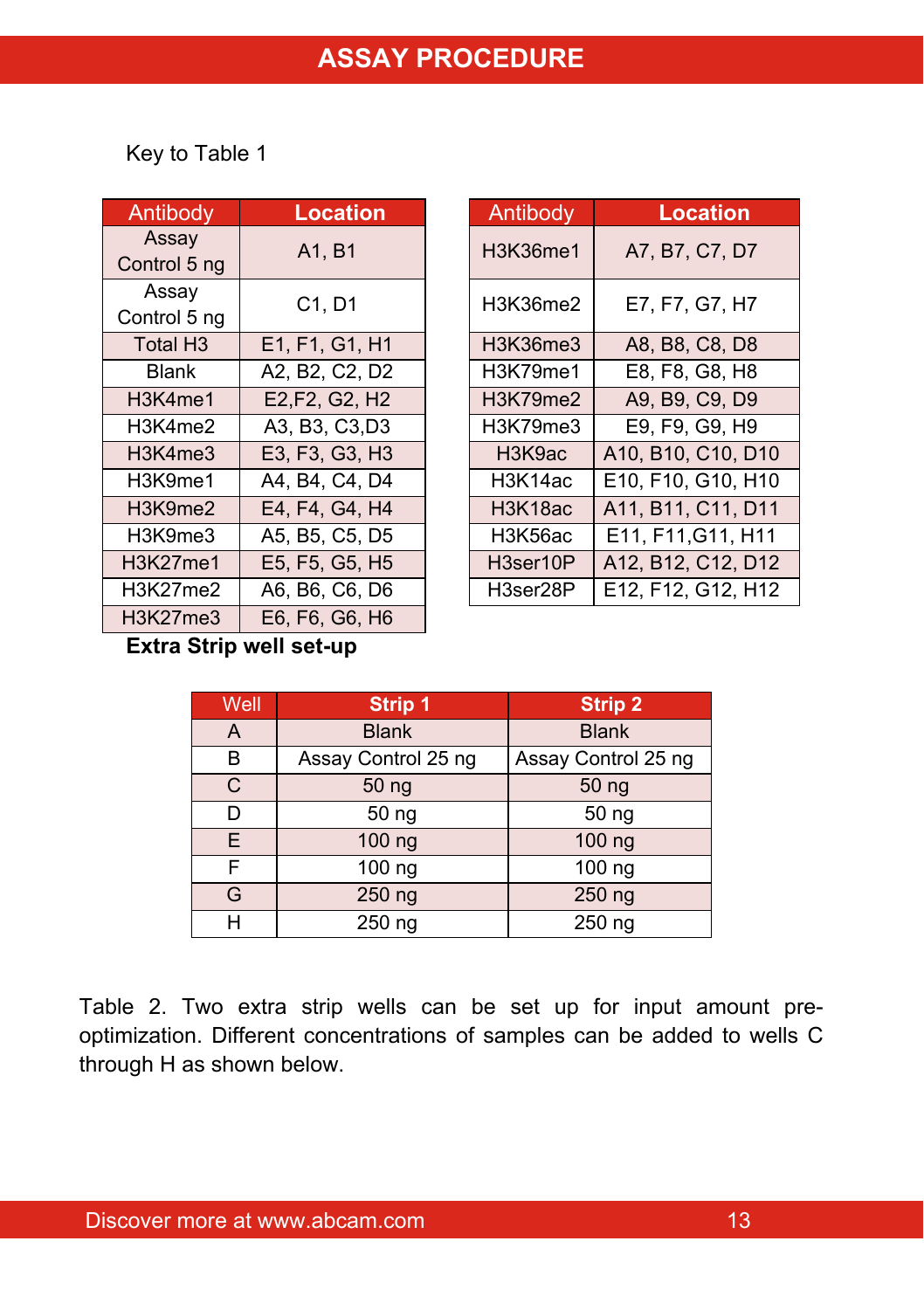| Well | <b>Strip 1</b>      | <b>Strip 2</b>      |
|------|---------------------|---------------------|
| A    | Assay Control 5 ng  | Assay Control 5 ng  |
| в    | Assay Control 5 ng  | Assay Control 5 ng  |
| C    | Assay Control 25 ng | Assay Control 25 ng |
| D    | Assay Control 25 ng | Assay Control 25 ng |
| F    | Total H3 Sample 1   | Total H3 Sample 1   |
| F    | Total H3 Sample 1   | Total H3 Sample 1   |
| G    | Total H3 Sample 2   | Total H3 Sample 2   |
| н    | Total H3 Sample 2   | Total H3 Sample 2   |

Table 3. Alternatively, the two extra strip wells can be set up as controls for detection of select H3 modifications (each strip can be used as an extra control for the assay).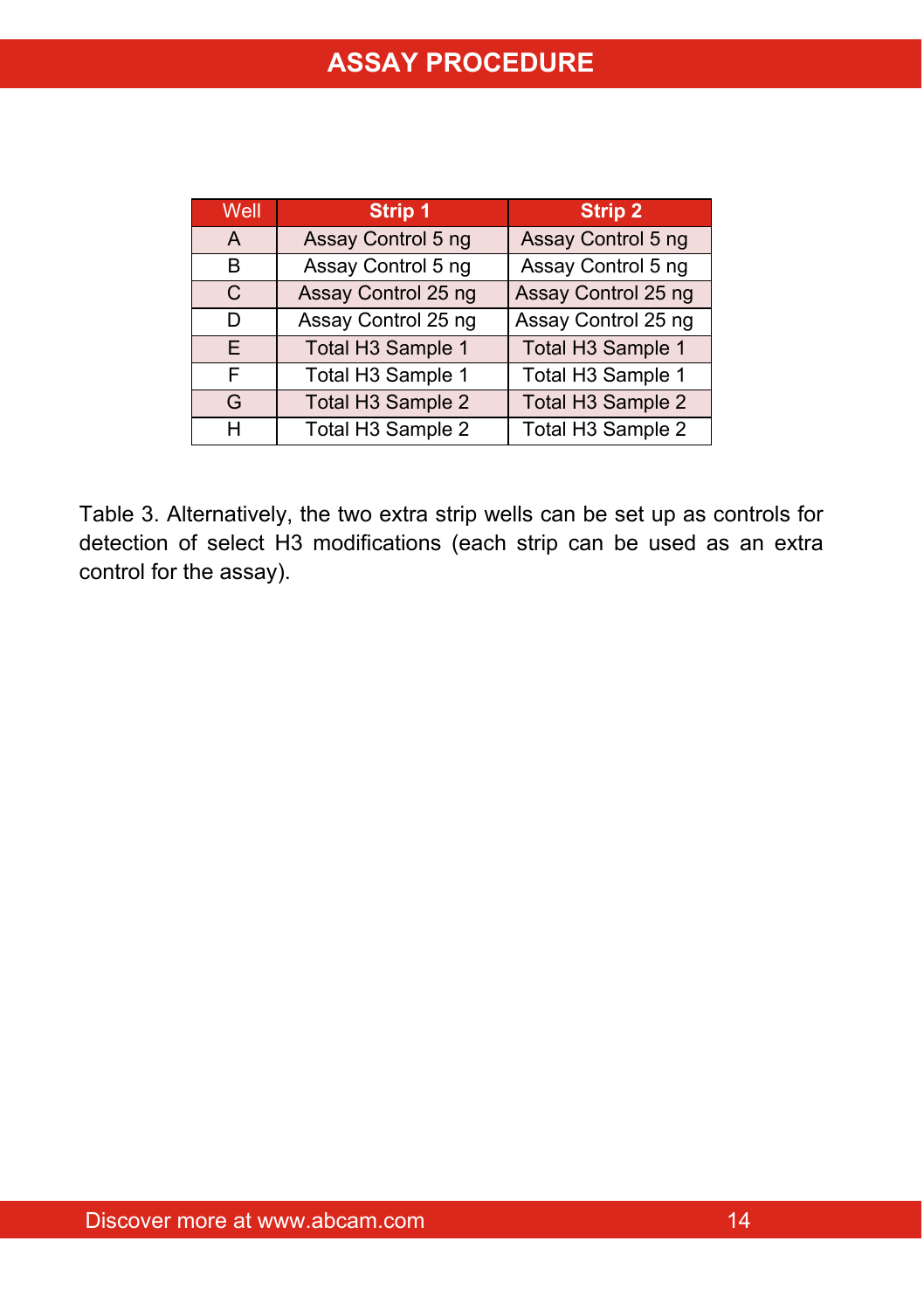### **13.ANALYSIS**

#### **Histone H3 Modification Calculation**

Calculate the average duplicate readings for sample wells assay control wells and blank wells. Calculate H3 Modification or total H3 or inhibition using the following formulas:

For simple calculation:

 $(Sample\ OD - Blank\ OD) \div S$ <br>(Assay Control OD – Blank OD)  $\div P$  = $\times$  1000

**S** is the amount of input sample protein in ng. **P** is the amount of input assay control in ng (use 25 ng).

Example calculation:

Average OD450 of Assay control is 0.775

Average OD450 of blank is 0.115

Average OD450 of Sample (H3 modification or total H3) is 0.575

S is 100 ng

P is 25 ng

H3 modification or total H3 (ng/µg protein) =  $\frac{(0.575-0.155) \div 100}{(0.775-0.155) \div 25}$   $\times$  1000

For calculation of % of histone H3 modification in total H3:

H<sub>3</sub> modification %

 $=\frac{Amount of H3\, modification\, (ng/\mu g\, protein)}{Amount\, of\ total\, H3\, (ng/\mu g\, protein)}\times\,100\%$ 

For calculation of relative change of each histone H3 modification between different samples: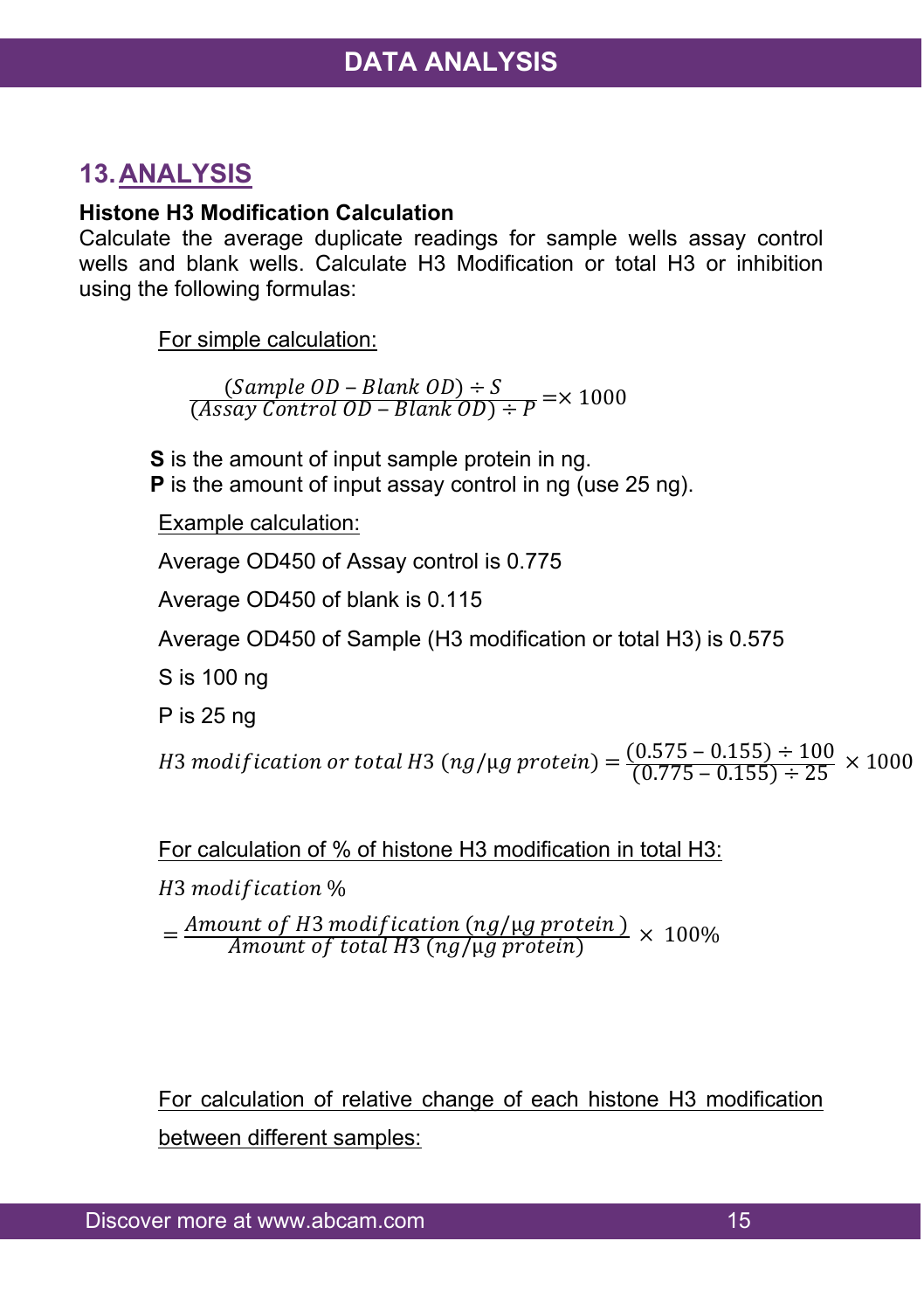Relative Change %

= H3 modification % in sample 1 or treated sample  $\times$  100%<br>H3 modification % in sample 2 or controlsample  $\times$  100%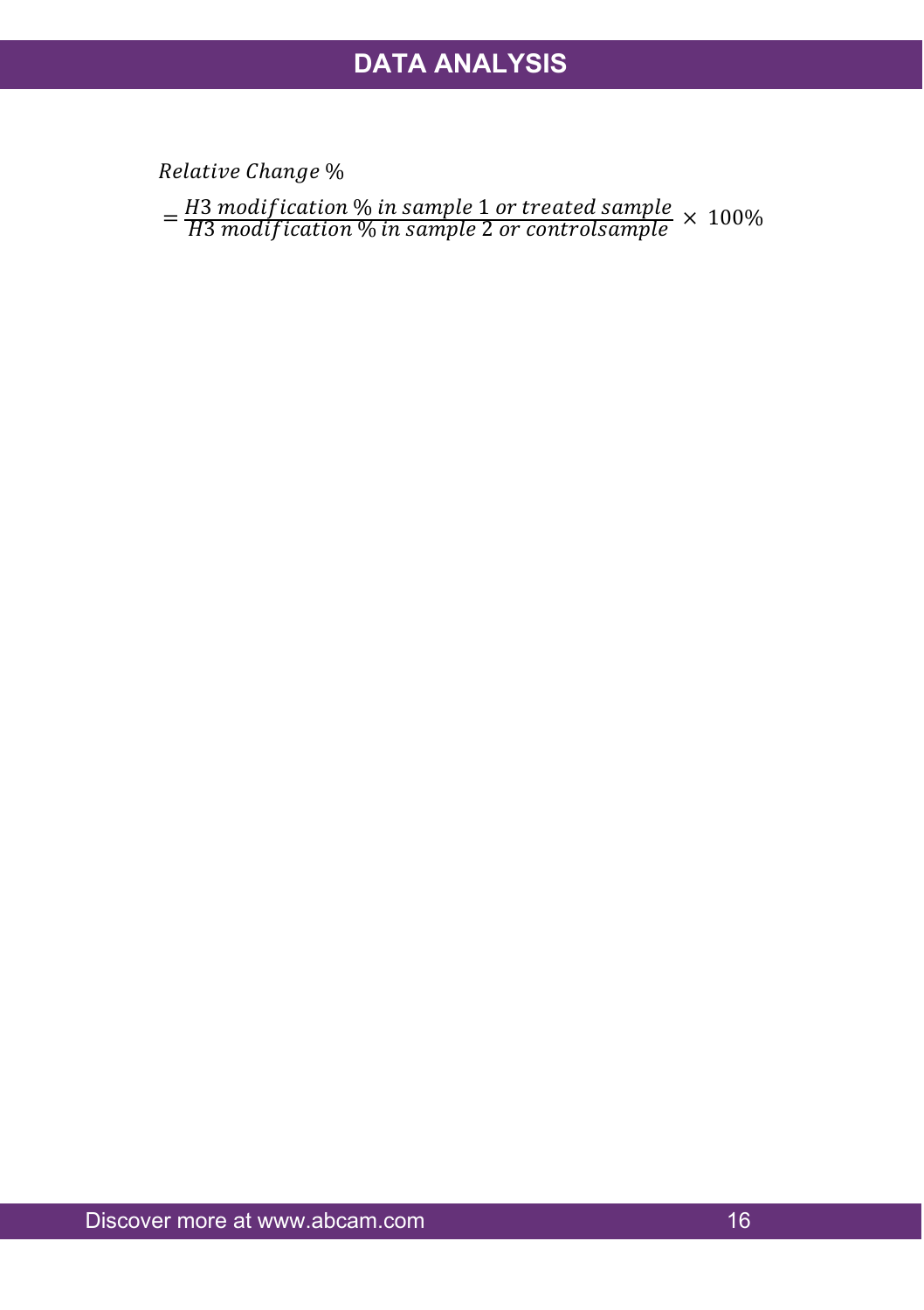### **DATA ANALYSIS**

#### **Typical Results**



**Fig. 1.** Histone extracts were prepared from MCF-7 and MDA-231 cells and multiple Histone H3 modifications were screened and measured using the using the Histone H3 Modification Multiplex Assay Kit (Colorimetric). 100 ng of total histone proteins were used.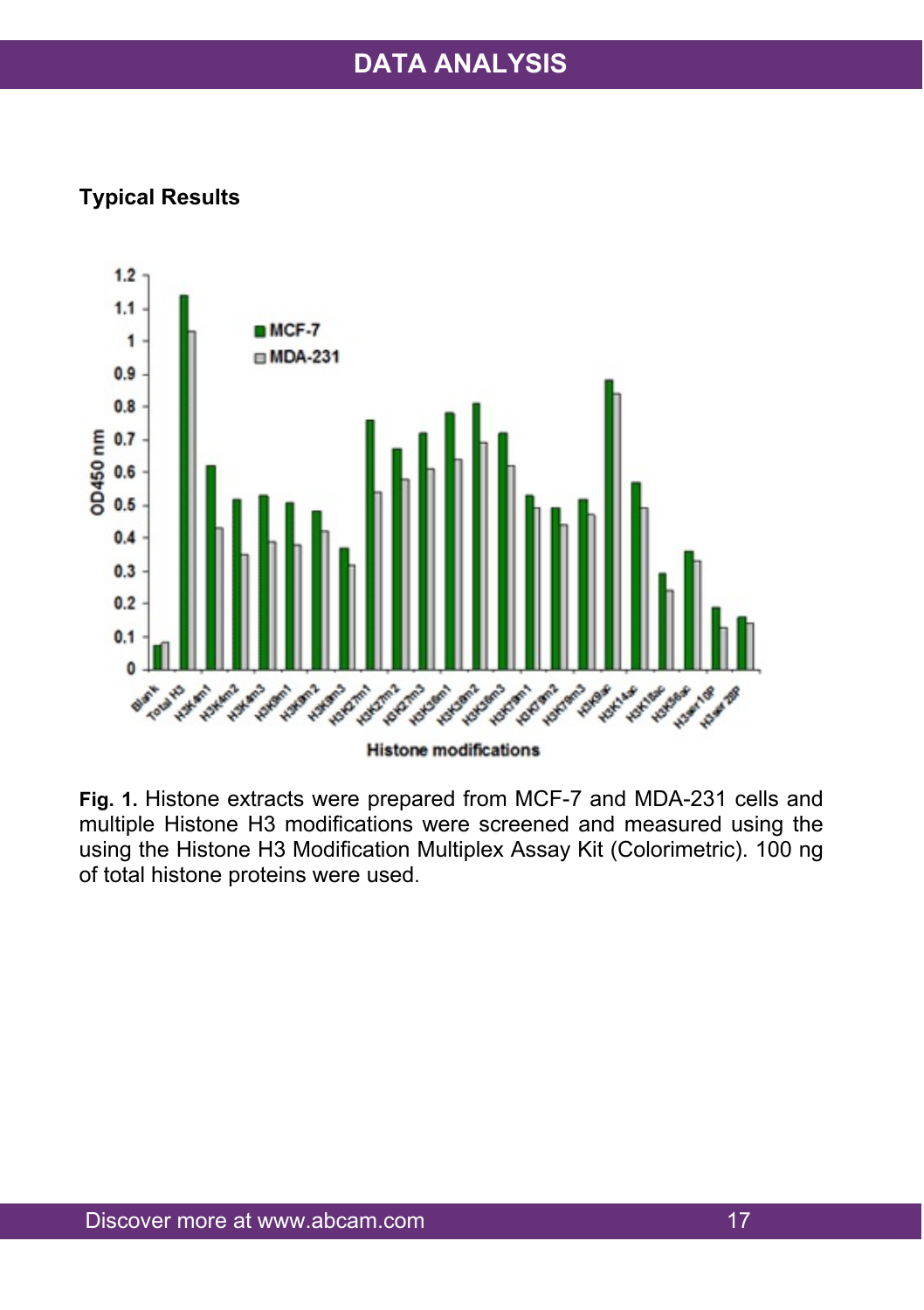# <span id="page-18-0"></span>**14.TROUBLESHOOTING**

| <b>Problem</b>                                                           | Cause                                                                             | <b>Solution</b>                                                                                                                                         |
|--------------------------------------------------------------------------|-----------------------------------------------------------------------------------|---------------------------------------------------------------------------------------------------------------------------------------------------------|
| No signal or weak<br>signal in both the<br>standard and<br>sample wells  | Reagents are added<br>incorrectly                                                 | Check if reagents are<br>added in the proper order<br>with the right amount, and<br>if any steps in the<br>protocol may have been<br>omitted by mistake |
|                                                                          | Incubation time and<br>temperature are<br>incorrect                               | Ensure the incubation<br>time and temperature<br>described in the protocol<br>are followed correctly                                                    |
|                                                                          | Incorrect<br>absorbance reading                                                   | Check if the appropriate<br>absorbance wavelength<br>(450 nm filter) is used                                                                            |
|                                                                          | Kit was not stored<br>or handled properly                                         | Ensure all components of<br>the kit were stored at the<br>appropriate temperatures<br>and the cap is tightly<br>capped after each<br>opening or use     |
| No signal or weak<br>signal in only the<br><b>Assay Control</b><br>wells | The standard<br>amount is<br>insufficiently added<br>to the well in Step<br>12.2. | Ensure a sufficient<br>amount of standard is<br>added                                                                                                   |
|                                                                          | The Assay Control<br>Protein is degraded<br>due to improper<br>storage conditions | Follow the Shipping &<br>Storage guidance of this<br>User Guide for storage of<br><b>Assay Control Protein</b>                                          |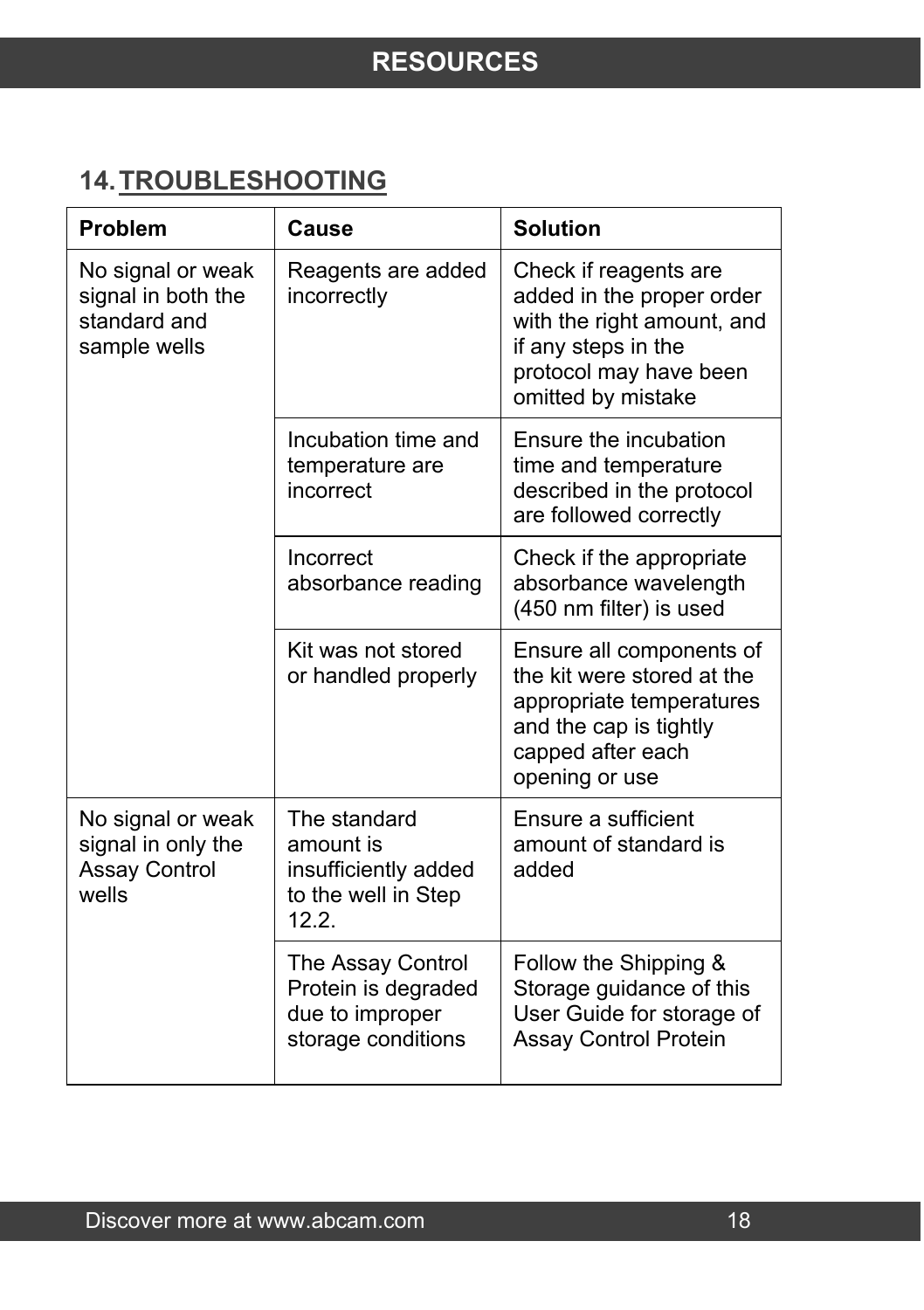| High background<br>present in the<br>blank wells    | Insufficient washing<br>of wells                           | Check if washing at each<br>step is performed<br>according to the protocol                                                                                                                                                                                                                  |
|-----------------------------------------------------|------------------------------------------------------------|---------------------------------------------------------------------------------------------------------------------------------------------------------------------------------------------------------------------------------------------------------------------------------------------|
|                                                     | Contaminated by<br><b>Assay Control</b><br>Protein         | Ensure the well is not<br>contaminated from adding<br>sample or standard<br>accidentally or from using<br>contaminated tips                                                                                                                                                                 |
|                                                     | Incubation time with<br>detection antibody<br>is too long  | The incubation time at<br>Step 12.2 should not<br>exceed 90 minutes                                                                                                                                                                                                                         |
|                                                     | Over development<br>of color                               | Decrease the<br>development time in Step<br>12.3.1 before adding Stop<br>Solution in Step 12.3.2                                                                                                                                                                                            |
| No signal or weak<br>signal only in<br>sample wells | Protein sample is<br>not properly<br>extracted or purified | Ensure your protocol is<br>suitable for Histone<br>protein extraction. For the<br>best results, it is advised<br>to use Nuclear Extraction<br>Kit (ab113474). Also, use<br>fresh cells or tissues for<br>protein extraction, as<br>frozen cells or tissues<br>could lose enzyme<br>activity |
|                                                     | Sample amount<br>added into the wells<br>is insufficient   | Ensure a sufficient<br>amount Histone is used<br>as indicated in section 11.<br>The sample can be<br>titrated to determine the<br>optimal amount to use in<br>the assay                                                                                                                     |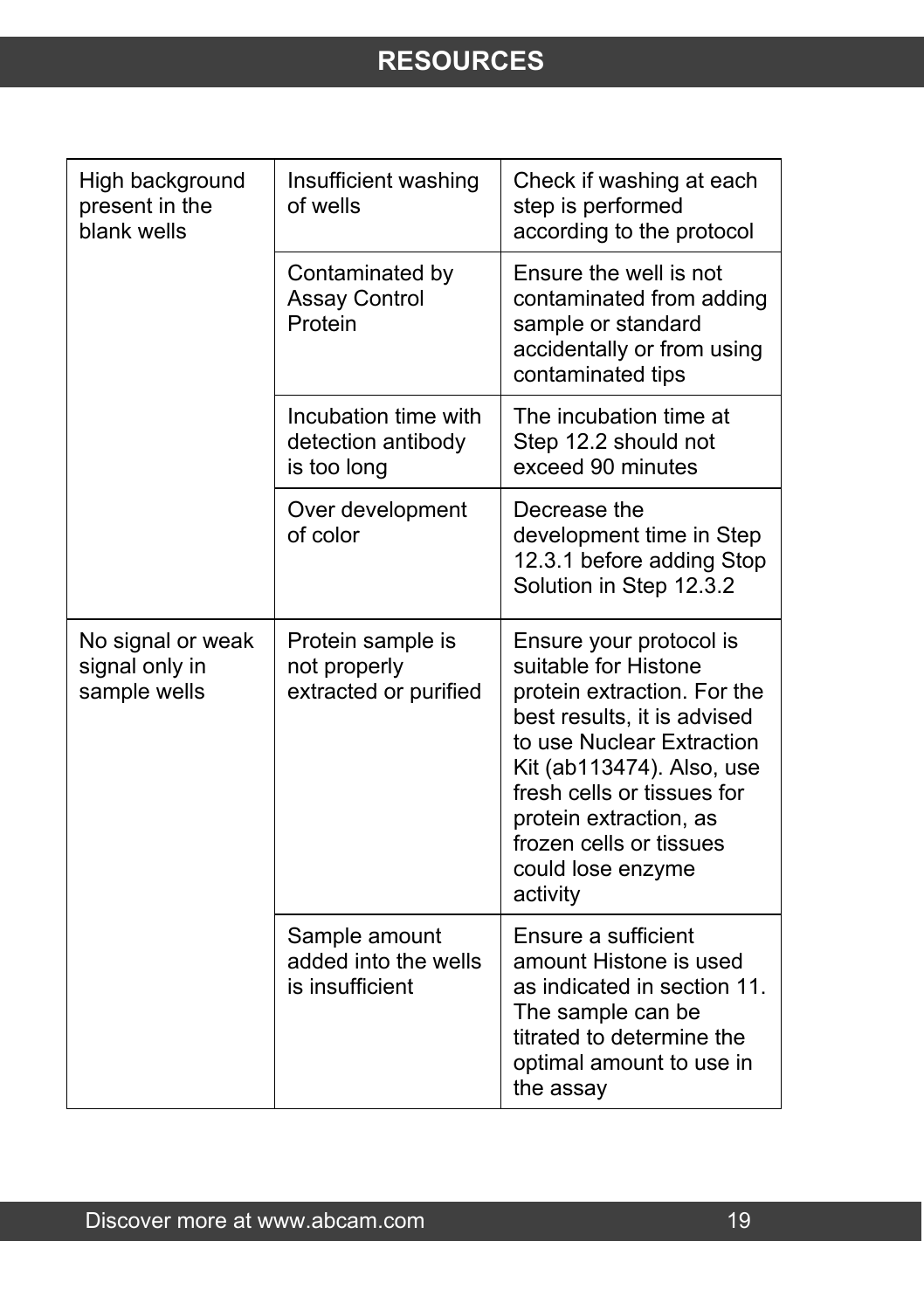|                             | Sample was not<br>stored properly or<br>has been stored for<br>too long.                    | Ensure sample is stored<br>in aliquots at -80°C,<br>Histone extracts should<br>be stored for more than 6<br>months                                                                         |
|-----------------------------|---------------------------------------------------------------------------------------------|--------------------------------------------------------------------------------------------------------------------------------------------------------------------------------------------|
|                             | Little or no modified<br>H3 at specific sites<br>in the sample                              | This problem may be a<br>result of many factors. If<br>the affecting factors<br>cannot be determined,<br>use new or re-prepared<br>nuclear extracts or<br>purified enzymes                 |
| Uneven color<br>development | Insufficient wash of<br>the wells                                                           | Ensure the wells are<br>washed according to the<br>guidance of washing and<br>residue washing buffer is<br>removed as much as<br>possible                                                  |
|                             | Delayed color<br>development or<br>delayed stopping of<br>color development<br>in the wells | Ensure development and<br>stop solutions are added<br>sequentially and<br>consistent with the order<br>you added the other<br>reagents (e.g., from well<br>A to G or from well 1 to<br>12) |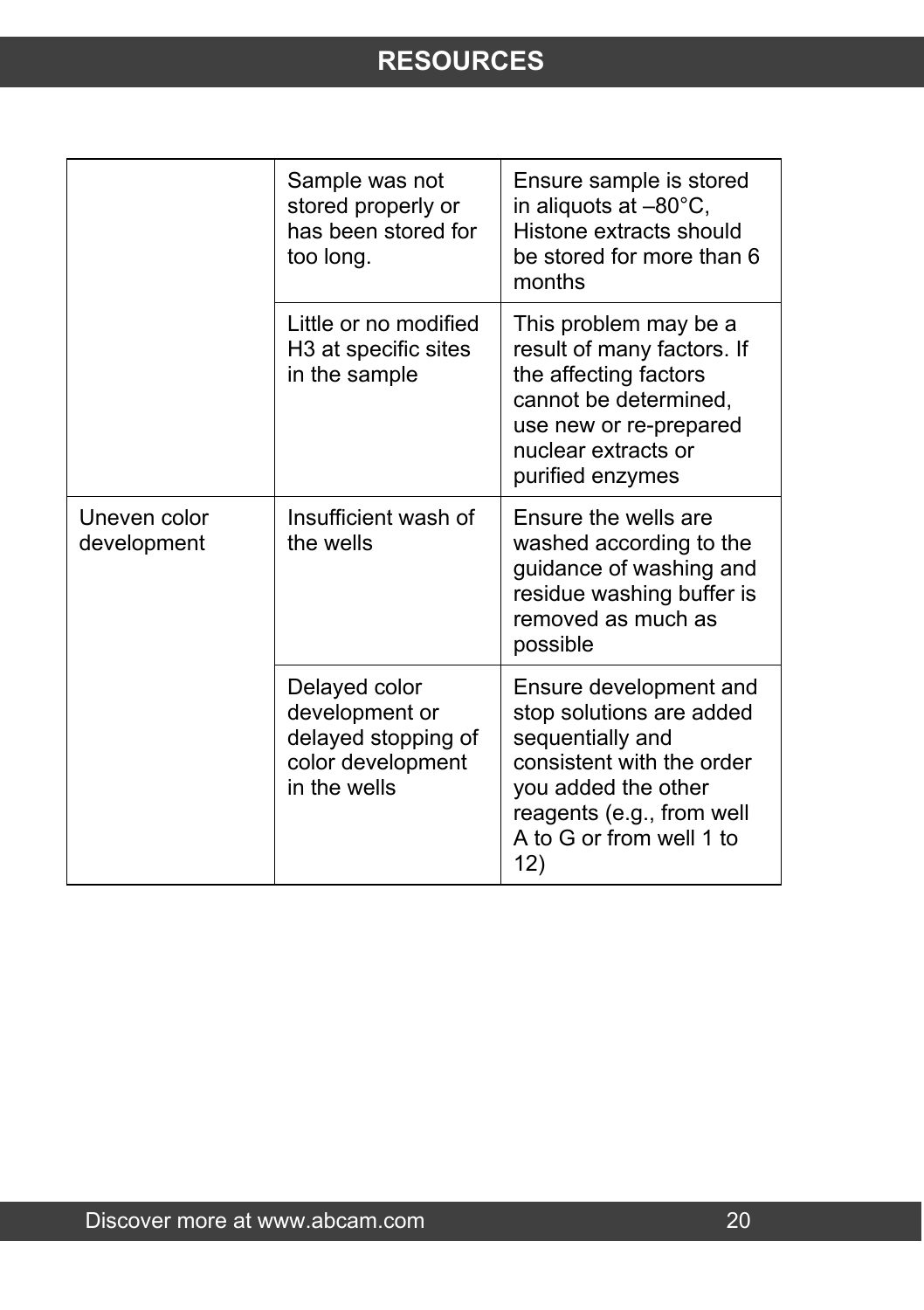# <span id="page-21-0"></span>**15.NOTES**

Discover more at www.abcam.com 21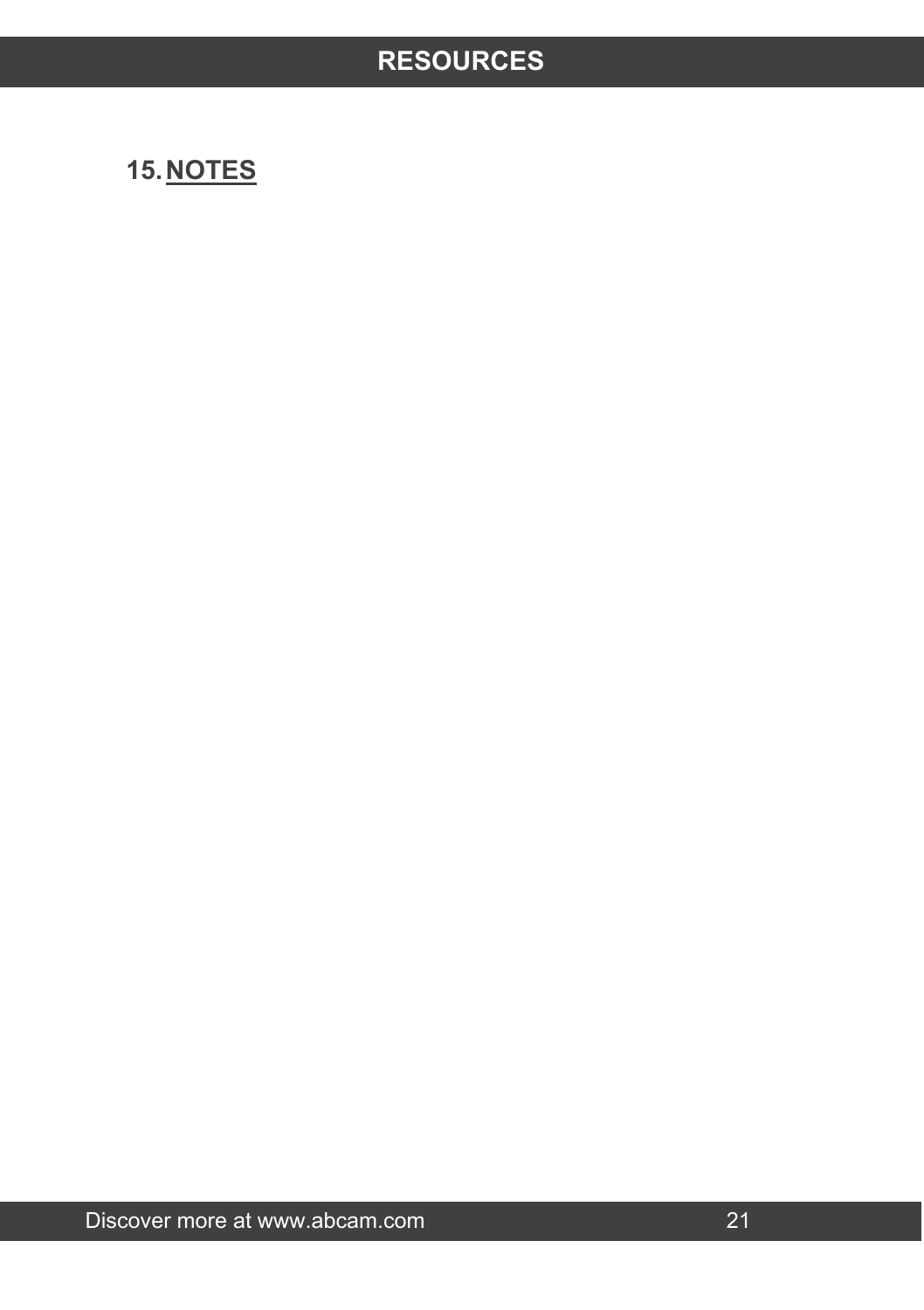Discover more at www.abcam.com 22